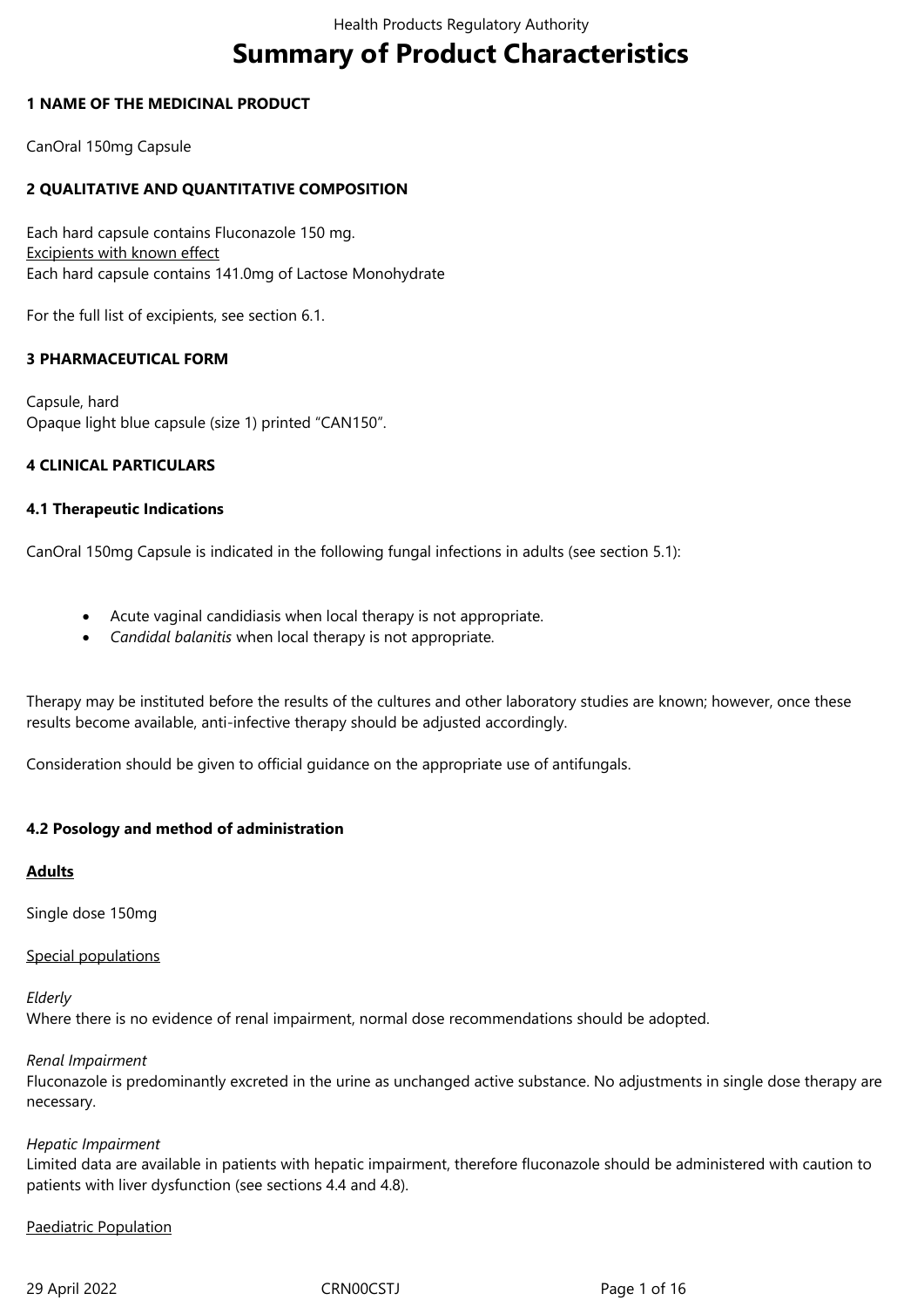Safety and efficacy for genital candidiasis indication in paediatric population has not been established. Current available data for other paediatric indications are described in section 4.8. If treatment is imperative in adolescents (from 12 to 17 years old), the posology should be the same as adults posology.

### Method of administration

The capsules should be swallowed whole and independent of food intake.

### **4.3 Contraindications**

Hypersensitivity to the active substance, to related azole substances, or to any of the excipients listed in section 6.1.

Coadministration of terfenadine is contraindicated in patients receiving CanOral at multiple doses of 400 mg per day or higher based upon results of a multiple dose interaction study. Coadministration of other medicinal products known to prolong the QT interval and which are metabolised via the cytochrome P450 (CYP) 3A4 such as cisapride, astemizole, pimozide, quinidine and erythromycin are contraindicated in patients receiving fluconazole (see sections 4.4 and 4.5).

### **4.4 Special warnings and precautions for use**

### **Candidiasis**

Studies have shown an increasing prevalence of infections with Candida species other than C. *albicans*. These are often inherently resistant (e.g. C. *krusei* and C. *auris*) or show reduced susceptibility to fluconazole (C. *glabrata*). Such infections may require alternative antifungal therapy secondary to treatment failure. Therefore, prescribers are advised to take into account the prevalence of resistance in various Candida species to fluconazole.

### Renal system

CanOral should be administered with caution to patients with renal dysfunction (see section 4.2).

### Adrenal insufficiency

Ketoconazole is known to cause adrenal insufficiency, and this could also although rarely seen, be applicable to fluconazole. Adrenal insufficiency relating to concomitant treatment with prednisone is described in section 4.5 "The effect of fluconazole on other medicinal products".

### Hepatobiliary system

Fluconazole should be administered with caution to patients with liver dysfunction.

CanOral has been associated with rare cases of serious hepatic toxicity including fatalities, primarily in patients with serious underlying medical conditions. In cases of fluconazole associated hepatotoxicity, no obvious relationship to total daily dose, duration of therapy, sex or age of patient has been observed. Fluconazole hepatotoxicity has usually been reversible on discontinuation of therapy.

Patients who develop abnormal liver function tests during fluconazole therapy must be monitored closely for the development of more serious hepatic injury.

The patient should be informed of suggestive symptoms of serious hepatic effect (important asthenia, anorexia, persistent nausea, vomiting and jaundice). Treatment of fluconazole should be immediately discontinued and the patient should consult a physician.

### Cardiovascular system

Some azoles, including fluconazole, have been associated with prolongation of the QT interval on the electrocardiogram. Fluconazole causes QT prolongation via the inhibition of Rectifier Potassium Channels current (Ikr). The QT prolongation caused by other medicinal products (such as amiodarone) may be amplified via the inhibition of cytochrome P450(CYP)3A4. During post-marketing surveillance, there have been very rare cases of QT prolongation and *torsades de pointes* in patients taking CanOral. These reports included seriously ill patients with multiple confounding risk factors, such as structural heart disease, electrolyte abnormalities and concomitant treatment that may have been contributory. Patients with hypokalemia and advanced cardiac failure are at an increased risk for the occurrence of life threatening ventricular arrhythmias and *torsades de pointes*.

CanOral should be administered with caution to patients with congenital or acquired QT prolongation, known cardiomyopathy, sinus bradycardia, cardiac arrhythmia, or history of *torsades de pointes* or other potentially proarrhythmic conditions. Coadministration of other medicinal products known to prolong the QT interval and which are metabolised via the cytochrome P450 (CYP) 3A4 are contraindicated (see sections 4.3 and 4.5).

### Halofantrine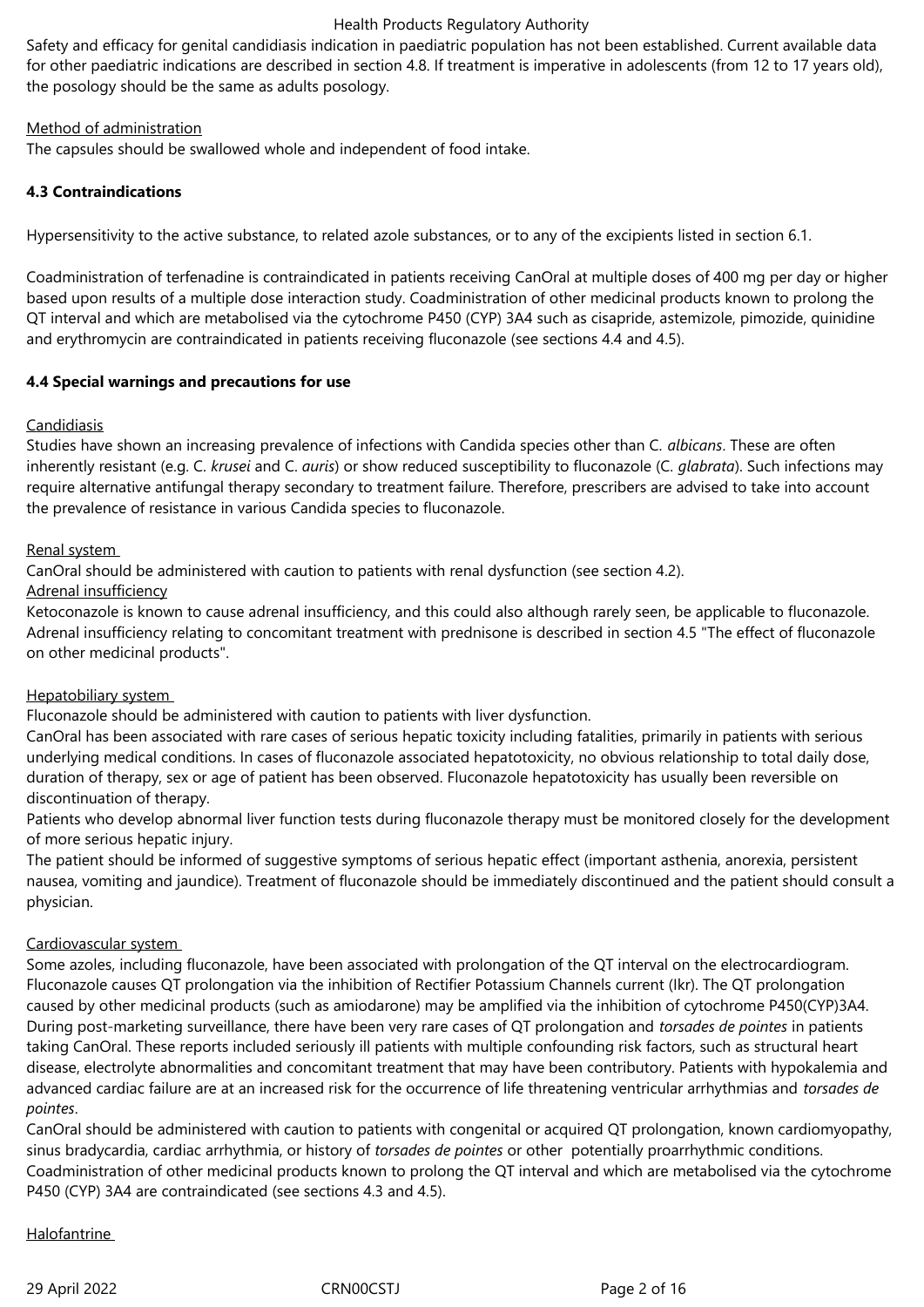Halofantrine has been shown to prolong QTc interval at the recommended therapeutic dose and is a substrate of CYP3A4. The concomitant use of fluconazole and halofantrine is therefore not recommended (see section 4.5).

### Dermatological reactions

Drug reaction with eosinophilia and systemic symptoms (DRESS) has been reported.

Patients have rarely developed exfoliative cutaneous reactions, such as Stevens-Johnson syndrome and toxic epidermal necrolysis, during treatment with fluconazole. AIDS patients are more prone to the development of severe cutaneous reactions to many medicinal products. If a rash, which is considered attributable to fluconazole, develops in a patient treated for a superficial fungal infection, further therapy with this medicinal product should be discontinued. If patients with invasive/systemic fungal infections develop rashes, they should be monitored closely and fluconazole discontinued if *bullous*  lesions or *erythema* multiforme develop.

### **Hypersensitivity**

In rare cases anaphylaxis has been reported (see section 4.3).

### Cytochrome P450

Fluconazole is a moderate CYP2C9 and CYP3A4 inhibitor. Fluconazole is also a strong inhibitor of CYP2C19. CanOral treated patients who are concomitantly treated with medicinal products with a narrow therapeutic window metabolised through CYP2C9, CYP2C19 and CYP3A4, should be monitored (see section 4.5).

### Terfenadine

The coadministration of fluconazole at doses lower than 400 mg per day with terfenadine should be carefully monitored (see sections 4.3 and 4.5).

### **Excipients**

Capsules contain lactose monohydrate. Patients with rare hereditary problems of galactose intolerance, total lactase deficiency or glucose-galactose malabsorption should not take this medicine.

### **4.5 Interaction with other medicinal products and other forms of interactions**

### **Concomitant use of the following medicinal products is contraindicated:**

| Medicinal products by therapeutic areas | <b>Effects</b>                                                                                                                                                                                                                                                                                                                                                                                                                                                                                                                                           | <b>Recommendation</b>                                                                                                                                                                                                                   |
|-----------------------------------------|----------------------------------------------------------------------------------------------------------------------------------------------------------------------------------------------------------------------------------------------------------------------------------------------------------------------------------------------------------------------------------------------------------------------------------------------------------------------------------------------------------------------------------------------------------|-----------------------------------------------------------------------------------------------------------------------------------------------------------------------------------------------------------------------------------------|
| Propulsives                             |                                                                                                                                                                                                                                                                                                                                                                                                                                                                                                                                                          |                                                                                                                                                                                                                                         |
| Cisapride                               | There have been reports of cardiac events including<br>torsades de pointes in patients to whom fluconazole and<br>cisapride were coadministered. A controlled study<br>found that concomitant fluconazole 200 mg once daily<br>and cisapride 20 mg four times a day yielded a<br>significant increase in cisapride plasma levels and<br>prolongation of QTc interval.                                                                                                                                                                                    | Concomitant treatment<br>with fluconazole and<br>cisapride is<br>contraindicated (see<br>section 4.3).                                                                                                                                  |
| Antihistamines                          |                                                                                                                                                                                                                                                                                                                                                                                                                                                                                                                                                          |                                                                                                                                                                                                                                         |
| Astemizole                              | Concomitant administration of fluconazole with<br>astemizole may decrease the clearance of astemizole.<br>Resulting increased plasma concentrations of<br>astemizole can lead to QT prolongation and rare<br>occurrences of torsades de pointes.                                                                                                                                                                                                                                                                                                         | Coadministration of<br>fluconazole and<br>astemizole is<br>contraindicated (see<br>section 4.3).                                                                                                                                        |
| Terfenadine                             | Because of the occurrence of serious cardiac<br>dysrhythmias secondary to prolongation of the QTc<br>interval in patients receiving azole antifungals in<br>conjunction with terfenadine, interaction studies have<br>been performed. One study at a 200 mg daily dose of<br>fluconazole failed to demonstrate a prolongation in<br>QTc interval. Another study at a 400 mg and 800 mg<br>daily dose of fluconazole demonstrated that<br>fluconazole taken in doses of 400 mg per day or greater<br>significantly increases plasma levels of terfenadine | The combined use of<br>fluconazole at doses of<br>400 mg or greater with<br>terfenadine is<br>contraindicated (see<br>section 4.3). The<br>coadministration of<br>fluconazole at doses<br>lower than 400 mg per<br>day with terfenadine |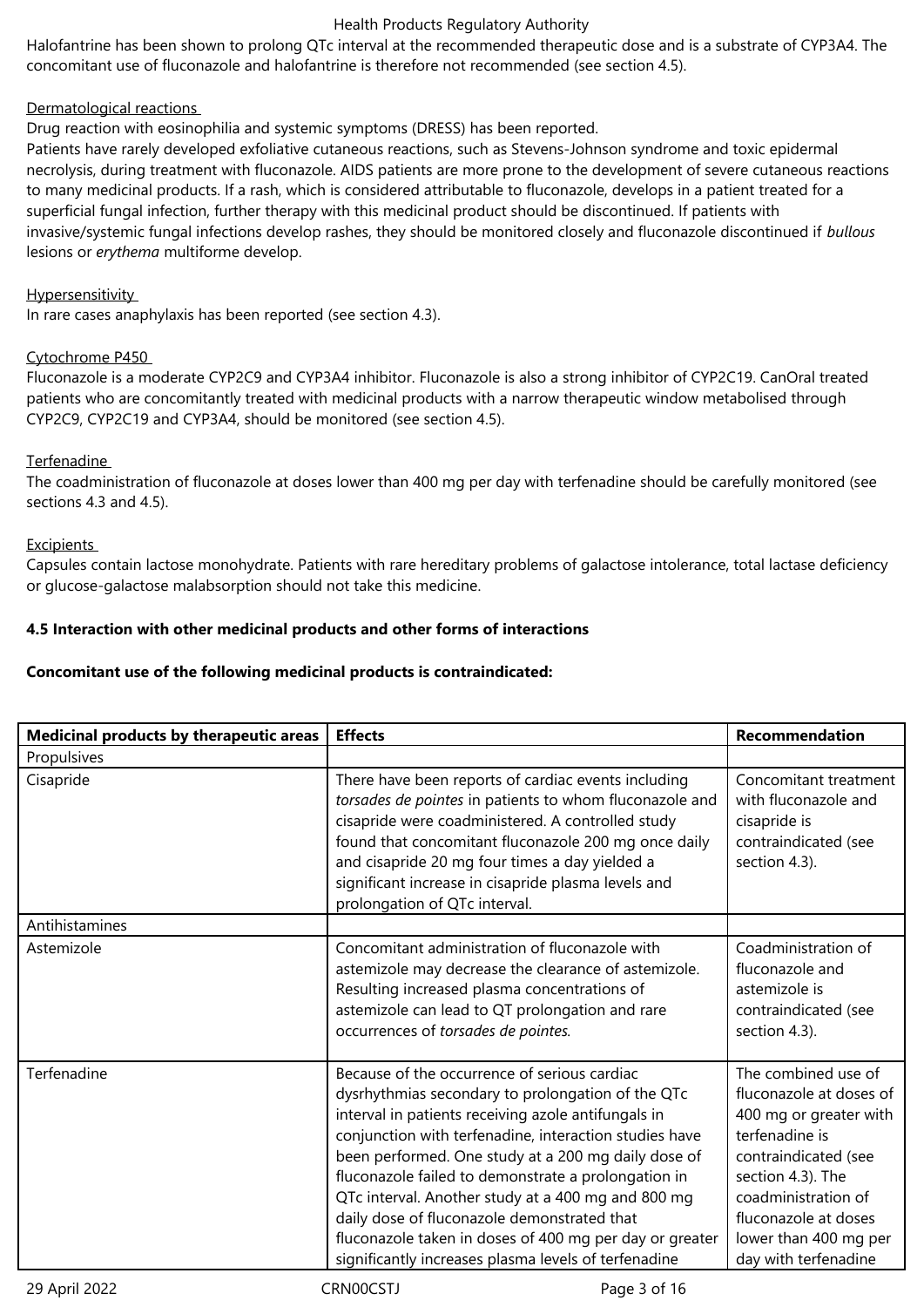| Medicinal products by therapeutic areas | <b>Effects</b>                                                                                                                                                                                                                                                                      | <b>Recommendation</b>                                                                              |
|-----------------------------------------|-------------------------------------------------------------------------------------------------------------------------------------------------------------------------------------------------------------------------------------------------------------------------------------|----------------------------------------------------------------------------------------------------|
|                                         | when taken concomitantly.                                                                                                                                                                                                                                                           | should be carefully<br>monitored.                                                                  |
| Antipsychotics                          |                                                                                                                                                                                                                                                                                     |                                                                                                    |
| Pimozide                                | Although not studied in vitro or in vivo, concomitant<br>administration of fluconazole with pimozide may result<br>in inhibition of pimozide metabolism. Increased<br>pimozide plasma concentrations can lead to QT<br>prolongation and rare occurrences of torsades de<br>pointes. | Coadministration of<br>fluconazole and<br>pimozide is<br>contraindicated (see<br>section 4.3).     |
| Antiarrhythmics                         |                                                                                                                                                                                                                                                                                     |                                                                                                    |
| Quinidine                               | Although not studied in vitro or in vivo, concomitant<br>administration of fluconazole with quinidine may result<br>in inhibition of quinidine metabolism. Use of quinidine<br>has been associated with QT prolongation and rare<br>occurrences of torsades de pointes.             | Coadministration of<br>fluconazole and<br>quinidine is<br>contraindicated (see<br>section 4.3).    |
| Anti-infectives                         |                                                                                                                                                                                                                                                                                     |                                                                                                    |
| Erythromycin                            | Concomitant use of fluconazole and erythromycin has<br>the potential to increase the risk of cardiotoxicity<br>(prolonged QT interval, torsades de pointes) and<br>consequently sudden heart death.                                                                                 | Coadministration of<br>fluconazole and<br>erythromycin is<br>contraindicated (see<br>section 4.3). |

# **Concomitant use of the following other medicinal products cannot be recommended:**

| Medicinal products by therapeutic areas | <b>Effects</b>                                                                                                                                                                     | Recommendation                                           |
|-----------------------------------------|------------------------------------------------------------------------------------------------------------------------------------------------------------------------------------|----------------------------------------------------------|
|                                         |                                                                                                                                                                                    |                                                          |
| Antimalarials                           |                                                                                                                                                                                    |                                                          |
| Halofantrine                            | Fluconazole can increase halofantrine<br>plasma concentration due to an<br>inhibitory effect on CYP3A4.<br>Concomitant use of fluconazole and<br>halofantrine has the potential to | This combination should be avoided<br>(see section 4.4). |
|                                         | increase the risk of cardiotoxicity<br>(prolonged QT interval, torsades de<br>pointes) and consequently sudden heart<br>death.                                                     |                                                          |

# **Concomitant use that should be used with caution:**

| Medicinal products by therapeutic areas | <b>Effects</b>                                                                                | Recommendation                                                                                                          |
|-----------------------------------------|-----------------------------------------------------------------------------------------------|-------------------------------------------------------------------------------------------------------------------------|
| Antiarrhythmics                         |                                                                                               |                                                                                                                         |
| Amiodarone                              | Concomitant administration of fluconazole<br>with amiodarone may increase QT<br>prolongation. | Therefore, caution should be taken<br>when both drugs are combined,<br>notably with high doses<br>fluconazole (800 mg). |

# **Concomitant use of the following other medicinal products lead to precautions and dose adjustments:**

### **The effect of other medicinal products on fluconazole**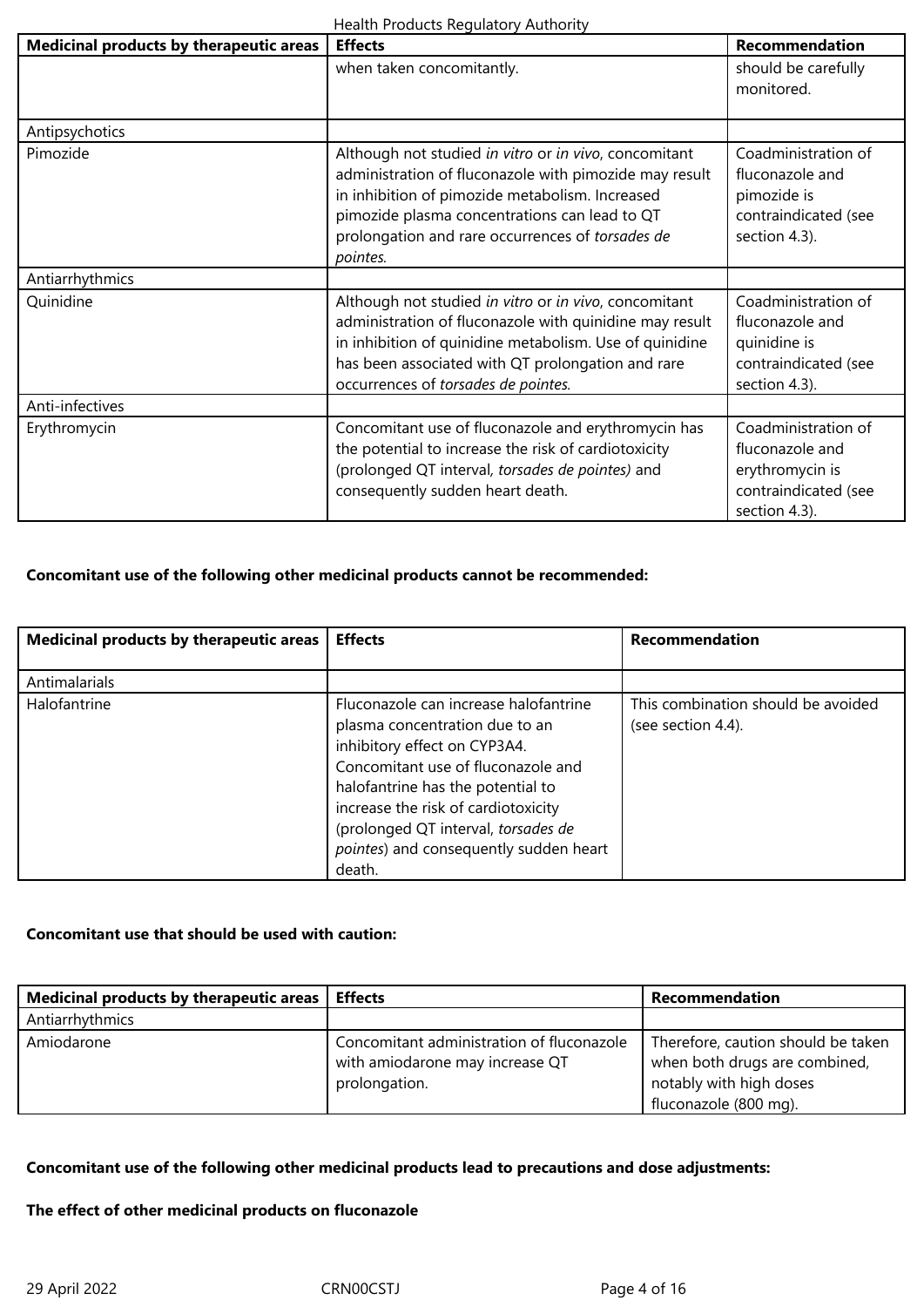| <b>Medicinal</b>                                                | <b>Effects</b>                                                                                                                                                                                                                                                                                                                                       | <b>Recommendation</b>                                                                                                        |
|-----------------------------------------------------------------|------------------------------------------------------------------------------------------------------------------------------------------------------------------------------------------------------------------------------------------------------------------------------------------------------------------------------------------------------|------------------------------------------------------------------------------------------------------------------------------|
| products by                                                     |                                                                                                                                                                                                                                                                                                                                                      |                                                                                                                              |
| therapeutic                                                     |                                                                                                                                                                                                                                                                                                                                                      |                                                                                                                              |
| areas                                                           |                                                                                                                                                                                                                                                                                                                                                      |                                                                                                                              |
| Anti-infective                                                  |                                                                                                                                                                                                                                                                                                                                                      |                                                                                                                              |
| Rifampicin                                                      | Concomitant administration of fluconazole and rifampicin resulted in a 25% decrease in<br>the AUC and a 20% shorter half-life of fluconazole.                                                                                                                                                                                                        | In patients<br>receiving<br>concomitant<br>rifampicin, an<br>increase of the<br>fluconazole dose<br>should be<br>considered. |
| <b>Diuretics</b>                                                |                                                                                                                                                                                                                                                                                                                                                      |                                                                                                                              |
| Hydrochloro-t<br>hiazide                                        | In a pharmacokinetic interaction study, coadministration of multiple-dose<br>hydrochlorothiazide to healthy volunteers receiving fluconazole increased plasma<br>concentration of fluconazole by 40%. An effect of this magnitude should not<br>necessitate a change in the fluconazole dose regimen in subjects receiving concomitant<br>diuretics. |                                                                                                                              |
|                                                                 | Control of gastric secretions and/or pH                                                                                                                                                                                                                                                                                                              |                                                                                                                              |
| Food                                                            | Interaction studies have shown that when oral fluconazole is co-administered with food,                                                                                                                                                                                                                                                              |                                                                                                                              |
| Cimetidine                                                      | cimetidine, antacids or following total body irradiation for bone marrow transplantation,<br>no clinically significant impairment of fluconazole absorption occurs.                                                                                                                                                                                  |                                                                                                                              |
| Antacids                                                        |                                                                                                                                                                                                                                                                                                                                                      |                                                                                                                              |
| Irradiation                                                     |                                                                                                                                                                                                                                                                                                                                                      |                                                                                                                              |
| Total body<br>irradiation for<br>bone marrow<br>transplantation |                                                                                                                                                                                                                                                                                                                                                      |                                                                                                                              |

### **The effect of fluconazole on other medicinal products**

Fluconazole is a potent inhibitor of cytochrome P450 (CYP) isoenzyme 2C9 and a moderate inhibitor of CYP3A4. Fluconazole is also an inhibitor of the isozyme CYP2C19. In addition to the observed/documented interactions mentioned below, there is a risk of increased plasma concentration of other compounds metabolized by CYP2C9, CYP2C19 and CYP3A4 coadministered with fluconazole. Therefore caution should be exercised when using these combinations and the patients should be carefully monitored. The enzyme inhibiting effect of fluconazole persists 4-5 days after discontinuation of fluconazole treatment due to the long half-life of fluconazole (see section 4.3).

| <b>Medicinal products</b><br>by therapeutic areas | <b>Effects</b>                                                                                                                                                                                                                                                                                                                                                                                             | <b>Recommendation</b>                                                   |
|---------------------------------------------------|------------------------------------------------------------------------------------------------------------------------------------------------------------------------------------------------------------------------------------------------------------------------------------------------------------------------------------------------------------------------------------------------------------|-------------------------------------------------------------------------|
| Angiotensin II                                    |                                                                                                                                                                                                                                                                                                                                                                                                            |                                                                         |
| Antagonists                                       |                                                                                                                                                                                                                                                                                                                                                                                                            |                                                                         |
| Losartan                                          | Fluconazole inhibits the metabolism of losartan to its active metabolite<br>(E-31 74) which is responsible for most of the angiotensin II receptor<br>antagonism which occurs during treatment with losartan.                                                                                                                                                                                              | Patients should have their<br>blood pressure monitored<br>continuously. |
| Antibacterials                                    |                                                                                                                                                                                                                                                                                                                                                                                                            |                                                                         |
| Azithromycin                                      | An open-label, randomized, three-way crossover study in 18 healthy<br>subjects assessed the effect of a single 1200 mg oral dose of<br>azithromycin on the pharmacokinetics of a single 800 mg oral dose of<br>fluconazole as well as the effects of fluconazole on the<br>pharmacokinetics of azithromycin. There was no significant<br>pharmacokinetic interaction between fluconazole and azithromycin. |                                                                         |
| Antidepressants                                   |                                                                                                                                                                                                                                                                                                                                                                                                            |                                                                         |
| Amitriptyline,                                    | Fluconazole increases the effect of amitriptyline and nortriptyline.                                                                                                                                                                                                                                                                                                                                       | Dose of amitriptyline/                                                  |
| 29 April 2022                                     | CRN00CSTJ<br>Page 5 of 16                                                                                                                                                                                                                                                                                                                                                                                  |                                                                         |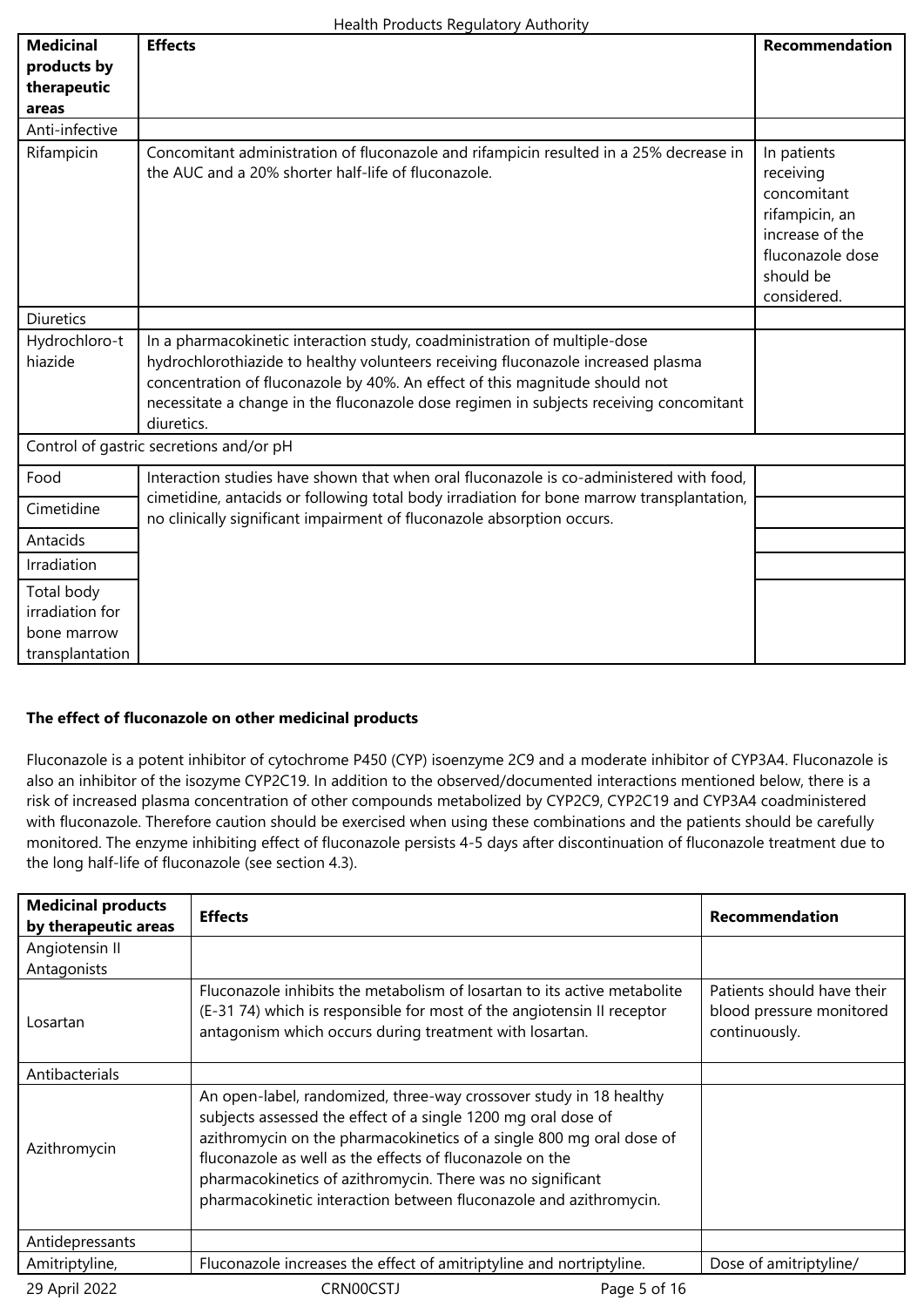| Nortriptyline                                                                                                                                                                                                                                                                                                                                                                                                                                                                                                                                                | 5-nortriptyline and / or S-amitriptyline may be measured at initiation of<br>the combination therapy and after one week.                                                                                                                                                                                                                                                                                                                                                                | nortriptyline should be<br>adjusted, if necessary.                                                                                             |
|--------------------------------------------------------------------------------------------------------------------------------------------------------------------------------------------------------------------------------------------------------------------------------------------------------------------------------------------------------------------------------------------------------------------------------------------------------------------------------------------------------------------------------------------------------------|-----------------------------------------------------------------------------------------------------------------------------------------------------------------------------------------------------------------------------------------------------------------------------------------------------------------------------------------------------------------------------------------------------------------------------------------------------------------------------------------|------------------------------------------------------------------------------------------------------------------------------------------------|
| Antiepileptics                                                                                                                                                                                                                                                                                                                                                                                                                                                                                                                                               |                                                                                                                                                                                                                                                                                                                                                                                                                                                                                         |                                                                                                                                                |
| Carbamazepine                                                                                                                                                                                                                                                                                                                                                                                                                                                                                                                                                | Fluconazole inhibits the metabolism of carbamazepine and an increase<br>in serum carbamazepine of 30% has been observed. There is a risk of<br>developing carbamazepine toxicity.                                                                                                                                                                                                                                                                                                       | Dose adjustment of<br>carbamazepine may be<br>necessary depending on<br>concentration<br>measurements/ effect.                                 |
| Phenytoin                                                                                                                                                                                                                                                                                                                                                                                                                                                                                                                                                    | Fluconazole inhibits the hepatic metabolism of phenytoin. Concomitant<br>repeated administration of 200 mg fluconazole and 250 mg phenytoin<br>intravenously, caused an increase of the phenytoin AUC24 by 75% and<br>$C_{\text{min}}$ by 128%.                                                                                                                                                                                                                                         | With coadministration,<br>serum phenytoin<br>concentration levels<br>should be monitored in<br>order to avoid phenytoin<br>toxicity.           |
| Anti-infectives                                                                                                                                                                                                                                                                                                                                                                                                                                                                                                                                              |                                                                                                                                                                                                                                                                                                                                                                                                                                                                                         |                                                                                                                                                |
| Amphotericin B                                                                                                                                                                                                                                                                                                                                                                                                                                                                                                                                               | Concurrent administration of fluconazole and amphotericin B in<br>infected normal and<br>immunosuppressed mice showed the following results: a small additive<br>antifungal effect in systemic infection with C. albicans, no interaction in<br>intracranial infection with Cryptococcus neoformans, and antagonism of<br>the two medicinal products in systemic infection with Aspergillus<br>fumigatus. The clinical significance of results obtained in these studies is<br>unknown. |                                                                                                                                                |
| Rifabutin                                                                                                                                                                                                                                                                                                                                                                                                                                                                                                                                                    | Fluconazole increases serum concentrations of rifabutin, leading to<br>increase in the AUC of rifabutin up to 80%. There have been reports of<br>uveitis in patients to whom fluconazole and rifabutin were<br>coadministered.                                                                                                                                                                                                                                                          | In combination therapy,<br>symptoms of rifabutin<br>toxicity should be taken<br>into consideration.                                            |
| Antimycotics                                                                                                                                                                                                                                                                                                                                                                                                                                                                                                                                                 |                                                                                                                                                                                                                                                                                                                                                                                                                                                                                         |                                                                                                                                                |
| CYP2C9, CYP2C19 and CYP3A4 inhibitor:<br>Coadministration of oral voriconazole (400 mg Q12h for 1 day, then 200<br>mg Q12h for 2.5 days) and oral fluconazole (400 mg on day 1, then 200<br>mg Q24h for 4 days) to 8 healthy male subjects resulted in an increase<br>in C <sub>max</sub> and AUC of voriconazole by an average of 57% (90% CI: 20%,<br>Voriconazole<br>107%) and 79% (90% CI: 40%, 128%), respectively. The reduced dose<br>and/or frequency of voriconazole and fluconazole that would eliminate<br>this effect have not been established. |                                                                                                                                                                                                                                                                                                                                                                                                                                                                                         | Monitoring for<br>voriconazole associated<br>adverse events is<br>recommended if<br>voriconazole is used<br>sequentially after<br>fluconazole. |
| Antineoplastics                                                                                                                                                                                                                                                                                                                                                                                                                                                                                                                                              |                                                                                                                                                                                                                                                                                                                                                                                                                                                                                         |                                                                                                                                                |
| Cyclophosphamide                                                                                                                                                                                                                                                                                                                                                                                                                                                                                                                                             | Combination therapy with cyclophosphamide and fluconazole results in<br>an increase in serum<br>bilirubin and serum creatinine.                                                                                                                                                                                                                                                                                                                                                         |                                                                                                                                                |
| Analgesics/Anesthetics                                                                                                                                                                                                                                                                                                                                                                                                                                                                                                                                       |                                                                                                                                                                                                                                                                                                                                                                                                                                                                                         |                                                                                                                                                |
| Alfentanil                                                                                                                                                                                                                                                                                                                                                                                                                                                                                                                                                   | During concomitant treatment with fluconazole (400 mg) and<br>intravenous alfentanil (20 µg/kg) in healthy volunteers the alfentanil<br>AUC10 increased 2-fold, probably through inhibition of CYP3A4.                                                                                                                                                                                                                                                                                  | Dose adjustment of<br>alfentanil may be<br>necessary.                                                                                          |
| Fentanyl                                                                                                                                                                                                                                                                                                                                                                                                                                                                                                                                                     | One fatal case of fentanyl intoxication due to possible fentanyl<br>fluconazole interaction was reported. Furthermore, it was shown in<br>healthy volunteers that fluconazole delayed the elimination of fentanyl<br>significantly. Elevated fentanyl concentration may lead to respiratory                                                                                                                                                                                             | Patients should be<br>monitored closely for the<br>potential risk of respiratory<br>depression. Dosage                                         |
| 29 April 2022                                                                                                                                                                                                                                                                                                                                                                                                                                                                                                                                                | CRN00CSTJ<br>Page 6 of 16                                                                                                                                                                                                                                                                                                                                                                                                                                                               |                                                                                                                                                |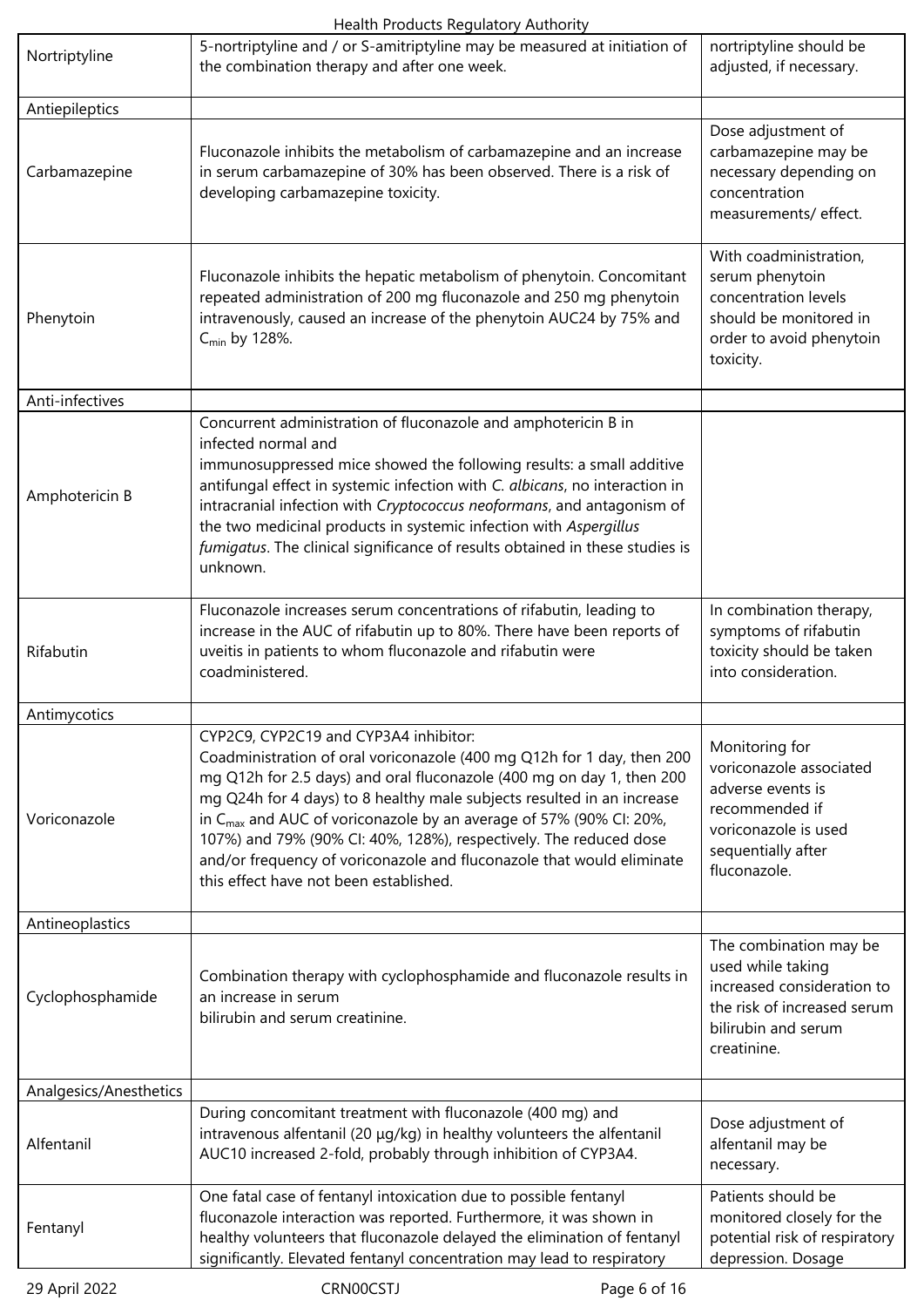|                                                                                                                                                                                                                                                                                                                                                          | depression.                                                                                                                                                                                                                                                                                                                                                                                                                                                                                                                                                                                      | adjustment of fentanyl<br>may be necessary.                                                                                                                                                                                                     |
|----------------------------------------------------------------------------------------------------------------------------------------------------------------------------------------------------------------------------------------------------------------------------------------------------------------------------------------------------------|--------------------------------------------------------------------------------------------------------------------------------------------------------------------------------------------------------------------------------------------------------------------------------------------------------------------------------------------------------------------------------------------------------------------------------------------------------------------------------------------------------------------------------------------------------------------------------------------------|-------------------------------------------------------------------------------------------------------------------------------------------------------------------------------------------------------------------------------------------------|
| Methadone                                                                                                                                                                                                                                                                                                                                                | Fluconazole may enhance the serum concentration of methadone.                                                                                                                                                                                                                                                                                                                                                                                                                                                                                                                                    | Dose adjustment of<br>methadone may be<br>necessary.                                                                                                                                                                                            |
| Antivirals                                                                                                                                                                                                                                                                                                                                               |                                                                                                                                                                                                                                                                                                                                                                                                                                                                                                                                                                                                  |                                                                                                                                                                                                                                                 |
| Zidovudin                                                                                                                                                                                                                                                                                                                                                | Fluconazole increases $C_{\text{max}}$ and AUC of zidovudine by 84% and 74%,<br>respectively, due to an approx. 45% decrease in oral zidovudine<br>clearance. The half-life of zidovudine was likewise prolonged by<br>approximately 128% following combination therapy with fluconazole.                                                                                                                                                                                                                                                                                                        | Patients receiving this<br>combination should be<br>monitored for the<br>development of<br>zidovudine-related adverse<br>reactions. Dose reduction<br>of zidovudine may be<br>considered.                                                       |
| Saquinavir                                                                                                                                                                                                                                                                                                                                               | Fluconazole increases the AUC and C <sub>max</sub> of saquinavir with<br>approximately 50% and 55% respectively, due to inhibition of<br>saquinavir's hepatic metabolism by CYP3A4 and inhibition of<br>P-glycoprotein. Interaction with saquinavir/ritonavir has not been<br>studied and might be more marked.                                                                                                                                                                                                                                                                                  | Dose adjustment of<br>saquinavir may be<br>necessary.                                                                                                                                                                                           |
| Benzodiazepines<br>(short acting)                                                                                                                                                                                                                                                                                                                        |                                                                                                                                                                                                                                                                                                                                                                                                                                                                                                                                                                                                  |                                                                                                                                                                                                                                                 |
| Midazolam<br>Triazolam                                                                                                                                                                                                                                                                                                                                   | Following oral administration of midazolam, fluconazole resulted in<br>substantial increases in midazolam concentrations and psychomotor<br>effects. Concomitant intake of fluconazole 200 mg and midazolam 7.5<br>mg orally increased the midazolam AUC and half-life 3.7-fold and<br>2.2-fold, respectively. Fluconazole 200 mg daily given concurrently with<br>triazolam 0.25 mg orally increased the triazolam AUC and half-life<br>4.4-fold and 2.3-fold, respectively. Potentiated and prolonged effects of<br>triazolam have been observed at concomitant treatment with<br>fluconazole. | If concomitant<br>benzodiazepine therapy is<br>necessary in patients being<br>treated with fluconazole,<br>consideration should be<br>given to decreasing the<br>benzodiazepine dose, and<br>the patients should be<br>appropriately monitored. |
| Calcium channel<br>blockers                                                                                                                                                                                                                                                                                                                              |                                                                                                                                                                                                                                                                                                                                                                                                                                                                                                                                                                                                  |                                                                                                                                                                                                                                                 |
| Nifedipine,<br>Isradipine<br>Amlodipine<br>Verapamil<br>Felodipine                                                                                                                                                                                                                                                                                       | Certain calcium channel antagonists are metabolized by CYP3A4.<br>Fluconazole has the potential to increase the systemic exposure of the<br>calcium channel antagonists.                                                                                                                                                                                                                                                                                                                                                                                                                         | Frequent monitoring for<br>adverse events is<br>recommended.                                                                                                                                                                                    |
| Corticosteroids                                                                                                                                                                                                                                                                                                                                          |                                                                                                                                                                                                                                                                                                                                                                                                                                                                                                                                                                                                  |                                                                                                                                                                                                                                                 |
| There was a case report that a liver-transplanted patient treated with<br>prednisone developed acute adrenal cortex insufficiency when a three<br>month therapy with fluconazole was discontinued. The discontinuation<br>Prednisone<br>of fluconazole presumably caused an enhanced CYP3A4 activity which<br>led to increased metabolism of prednisone. |                                                                                                                                                                                                                                                                                                                                                                                                                                                                                                                                                                                                  | Patients on long-term<br>treatment with fluconazole<br>and prednisone should be<br>carefully monitored for<br>adrenal cortex insufficiency<br>when fluconazole is<br>discontinued.                                                              |
| Cystic fibrosis<br>transmembrane<br>conductance regulator<br>(CFTR) potentiator                                                                                                                                                                                                                                                                          |                                                                                                                                                                                                                                                                                                                                                                                                                                                                                                                                                                                                  |                                                                                                                                                                                                                                                 |
| Ivacaftor                                                                                                                                                                                                                                                                                                                                                | Co-administration with ivacaftor, increased ivacaftor exposure by 3-fold<br>and hydroxymethyl-ivacaftor (M1) exposure by 1.9-fold.                                                                                                                                                                                                                                                                                                                                                                                                                                                               | A reduction of the<br>ivacaftor dose to 150 mg<br>once daily is<br>recommended for patients                                                                                                                                                     |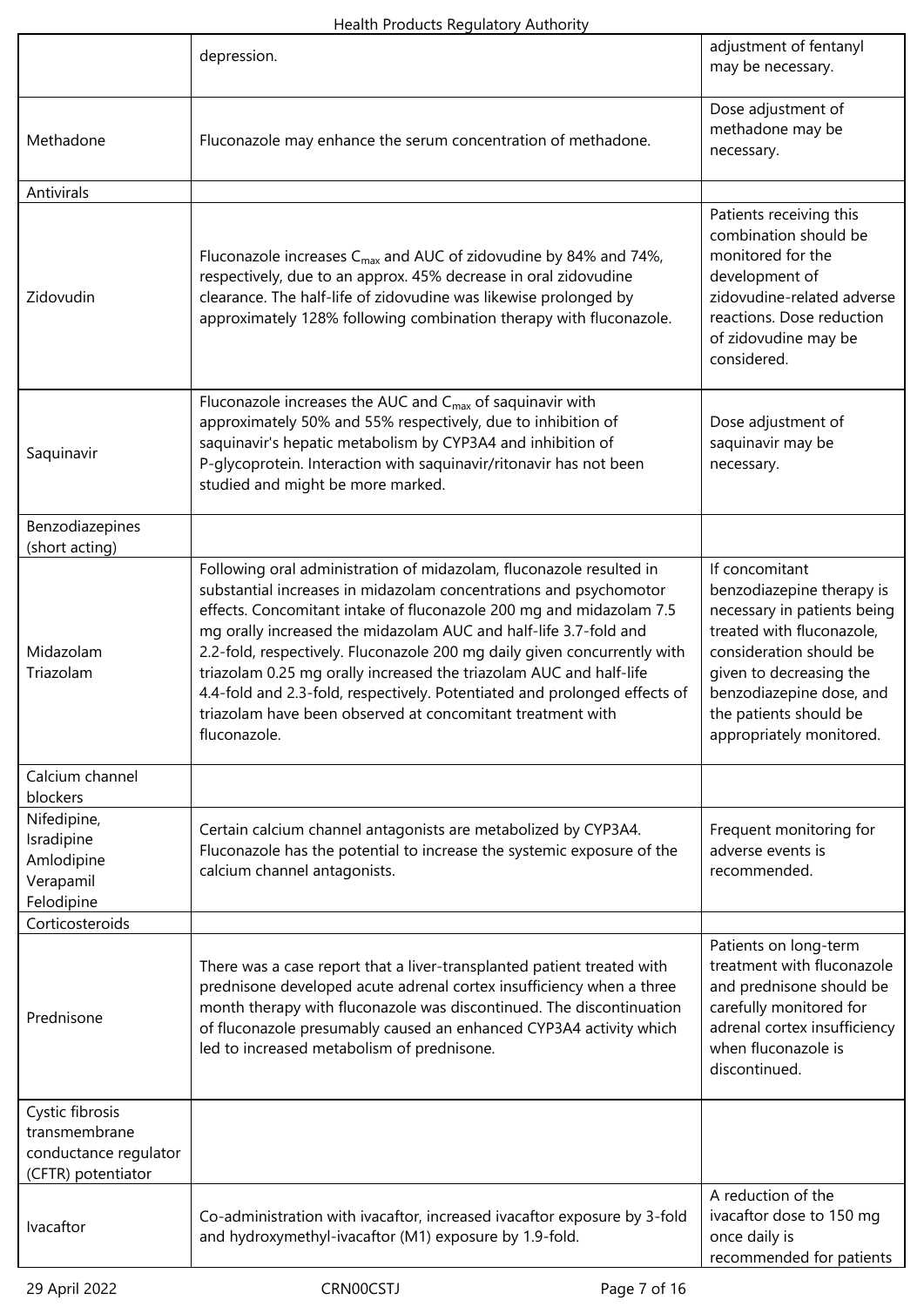|                                             |                                                                                                                                                                                                                                                                                                                                                                                                             | taking concomitant<br>moderate CYP3A inhibitors,<br>such as fluconazole and<br>erythromycin.                                                                                                                      |
|---------------------------------------------|-------------------------------------------------------------------------------------------------------------------------------------------------------------------------------------------------------------------------------------------------------------------------------------------------------------------------------------------------------------------------------------------------------------|-------------------------------------------------------------------------------------------------------------------------------------------------------------------------------------------------------------------|
| <b>HMG CoA reductase</b><br>inhibitors      |                                                                                                                                                                                                                                                                                                                                                                                                             |                                                                                                                                                                                                                   |
| Atorvastatin<br>Simvastatin<br>Fluvastatin  | The risk of myopathy and rhabdomyolysis increases when fluconazole is<br>coadministered with HMG-CoA reductase inhibitors metabolised<br>through CYP3A4, such as atorvastatin and<br>simvastatin, or through CYP2C9, such as fluvastatin. If concomitant<br>therapy is necessary, the patient should be observed for symptoms of<br>myopathy and rhabdomyolysis and creatine kinase should be<br>monitored. | HMG-CoA reductase<br>inhibitors should be<br>discontinued if a marked<br>increase in creatine kinase<br>is observed or<br>myopathy/rhabdomyolysis<br>is diagnosed or suspected.                                   |
| Immuno-suppressants                         |                                                                                                                                                                                                                                                                                                                                                                                                             |                                                                                                                                                                                                                   |
| Ciclosporin                                 | Fluconazole significantly increases the concentration and AUC of<br>ciclosporin. During concomitant treatment with fluconazole 200 mg<br>daily and ciclosporin (2.7 mg/kg/day) there was a 1.8 fold increase in<br>ciclosporin AUC.                                                                                                                                                                         | This combination may be<br>used by reducing the dose<br>of ciclosporin depending<br>on ciclosporin<br>concentration.                                                                                              |
| Everolimus                                  | Although not studied in vivo or in vitro, fluconazole may increase serum<br>concentrations of everolimus through inhibition of CYP3A4.                                                                                                                                                                                                                                                                      |                                                                                                                                                                                                                   |
| Sirolimus                                   | Fluconazole increases plasma concentrations of sirolimus presumably<br>by inhibiting the metabolism of sirolimus via CYP3A4 and<br>P-glycoprotein.                                                                                                                                                                                                                                                          | This combination may be<br>used with a dose<br>adjustment of sirolimus<br>depending on the<br>effect/concentration<br>measurements.                                                                               |
| Tacrolimus                                  | Fluconazole may increase the serum concentrations of orally<br>administered tacrolimus up to 5 times due to inhibition of tacrolimus<br>metabolism through CYP3A4 in the intestines. No significant<br>pharmacokinetic changes have been observed when tacrolimus is given<br>intravenously. Increased tacrolimus levels have been associated with<br>nephrotoxicity.                                       | Dose of orally<br>administered tacrolimus<br>should be decreased<br>depending on tacrolimus<br>concentration.                                                                                                     |
| Tofacitinib                                 | Exposure of tofacitinib is<br>increased when tofacitinib is<br>co-administered with<br>medications that result in both<br>moderate inhibition of CYP3A4<br>and strong inhibition of CYP2C19 (e.g. fluconazole).                                                                                                                                                                                             | Therefore, it is<br>recommended to<br>reduce tofacitinib dose to<br>5 <sub>mg</sub><br>once daily when it is<br>combined<br>with these drugs.                                                                     |
| Kinase Inhibitor                            |                                                                                                                                                                                                                                                                                                                                                                                                             |                                                                                                                                                                                                                   |
| Ibrutinib                                   | Moderate inhibitors of CYP3A4<br>such as fluconazole increase<br>plasma ibrutinib concentrations<br>and may increase risk of<br>toxicity.                                                                                                                                                                                                                                                                   | If the combination cannot<br>be<br>avoided, reduce the dose<br>of<br>ibrutinib to 280 mg once<br>daily<br>(two capsules) for the<br>duration of<br>the inhibitor use and<br>provide<br>close clinical monitoring. |
| Non-steroidal<br>anti-inflammatory<br>drugs |                                                                                                                                                                                                                                                                                                                                                                                                             |                                                                                                                                                                                                                   |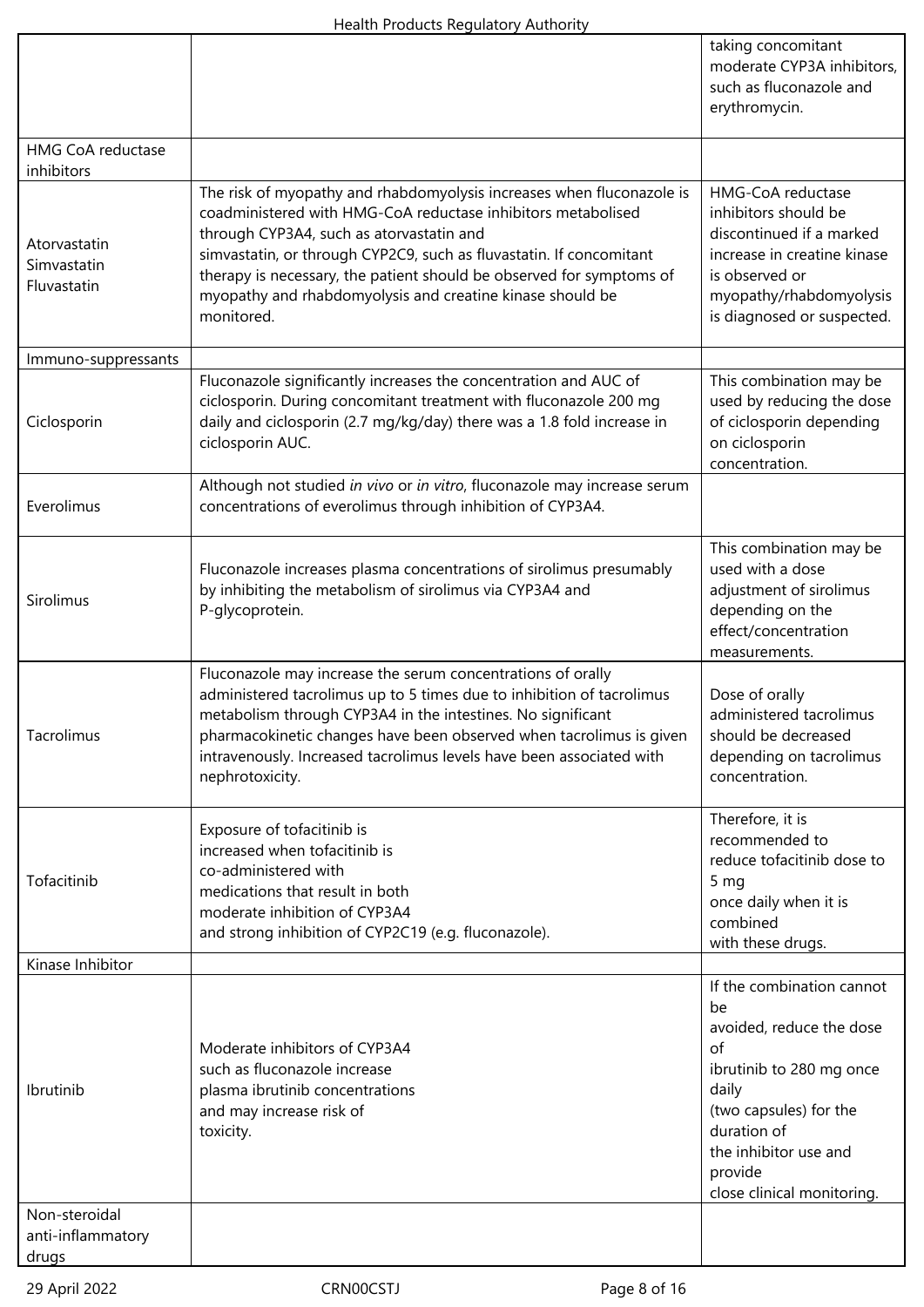| Celecoxib                                                                           | During concomitant treatment with fluconazole (200 mg daily) and<br>celecoxib (200 mg) the celecoxib C <sub>max</sub> and AUC increased by 68% and<br>134%, respectively.                                                                                                                                                                                                                                                                                                                                                                                                                                                                                                                 | Half of the celecoxib dose<br>may be necessary when<br>combined with fluconazole.                                                                                                                                                        |
|-------------------------------------------------------------------------------------|-------------------------------------------------------------------------------------------------------------------------------------------------------------------------------------------------------------------------------------------------------------------------------------------------------------------------------------------------------------------------------------------------------------------------------------------------------------------------------------------------------------------------------------------------------------------------------------------------------------------------------------------------------------------------------------------|------------------------------------------------------------------------------------------------------------------------------------------------------------------------------------------------------------------------------------------|
| Flurbiprofen,<br>Ibuprofen,<br>Naproxen,<br>Lornoxicam,<br>Meloxicam,<br>Diclofenac | The C <sub>max</sub> and AUC of flurbiprofen were increased by 23% and 81%,<br>respectively, when coadministered with fluconazole compared to<br>administration of flurbiprofen alone. Similarly, the C <sub>max</sub> and AUC of the<br>pharmacologically active isomer [S-(+)-ibuprofen] was increased by 15%<br>and 82%, respectively, when fluconazole was coadministered with<br>racemic ibuprofen (400 mg) compared to administration of racemic<br>ibuprofen alone.<br>Although not specifically studied, fluconazole has the potential to<br>increase the systemic exposure of other NSAIDs that are metabolized by<br>CYP2C9 (e.g. naproxen, lornoxicam, meloxicam, diclofenac). | Frequent monitoring for<br>adverse events and toxicity<br>related to NSAIDs is<br>recommended.<br>Adjustment of dose of<br>NSAIDs may be needed.                                                                                         |
| Oral anticoagulants                                                                 |                                                                                                                                                                                                                                                                                                                                                                                                                                                                                                                                                                                                                                                                                           |                                                                                                                                                                                                                                          |
| Coumarin-type /<br>Warfarin<br>Indanedione                                          | In post-marketing experience, as with other azole antifungals, bleeding<br>events (bruising, epistaxis, gastro-intestinal bleeding, hematuria, and<br>melena) have been reported, in association with increases in<br>prothrombin time in patients receiving fluconazole concurrently with<br>warfarin. During concomitant treatment with fluconazole and warfarin<br>the prothrombin time was prolonged up to 2-fold, probably due to an<br>inhibition of the warfarin metabolism through CYP2C9.                                                                                                                                                                                        | In patients receiving<br>coumarin-type or<br>indanedione<br>anticoagulants<br>concurrently with<br>fluconazole the<br>prothrombin time should<br>be carefully monitored.<br>Dose adjustment of the<br>anticoagulant may be<br>necessary. |
| Oral contraceptives                                                                 |                                                                                                                                                                                                                                                                                                                                                                                                                                                                                                                                                                                                                                                                                           |                                                                                                                                                                                                                                          |
| Ethinylestradiol,<br>Levonorgestrel                                                 | Two pharmacokinetic studies with a combined oral contraceptive have<br>been performed using multiple doses of fluconazole. There were no<br>relevant effects on hormone level in the 50 mg fluconazole study, while<br>at 200 mg daily, the AUCs of ethinyl estradiol and levonorgestrel were<br>increased 40% and 24%, respectively. Thus, multiple dose use of<br>fluconazole at these doses is unlikely to have an effect on the efficacy of<br>the combined oral contraceptive.                                                                                                                                                                                                       |                                                                                                                                                                                                                                          |
| Poly(ADP-ribose)<br>polymerase (PARP)<br>Inhibitor                                  |                                                                                                                                                                                                                                                                                                                                                                                                                                                                                                                                                                                                                                                                                           |                                                                                                                                                                                                                                          |
| Olaparib                                                                            | Moderate inhibitors of CYP3A4<br>such as fluconazole increase<br>olaparib plasma concentrations.                                                                                                                                                                                                                                                                                                                                                                                                                                                                                                                                                                                          | Concomitant use is not<br>recommended. If the<br>combination cannot be<br>avoided,<br>limit the dose of olaparib<br>to 200 mg twice daily.                                                                                               |
| Selective Vasopressin<br>V2-Receptor<br>Antagonist                                  |                                                                                                                                                                                                                                                                                                                                                                                                                                                                                                                                                                                                                                                                                           |                                                                                                                                                                                                                                          |
| Tolvaptan                                                                           | Exposure to tolvaptan is<br>significantly increased (200% in<br>AUC; 80% in Cmax) when<br>tolvaptan, a CYP3A4 substrate,<br>is co-administered with<br>fluconazole, a moderate<br>CYP3A4 inhibitor, with risk of<br>significant increase in adverse<br>reactions particularly significant                                                                                                                                                                                                                                                                                                                                                                                                 | In case of concomitant use,<br>the<br>tolvaptan dose should be<br>reduced<br>as instructed in the<br>tolvaptan<br>prescribing information<br>and the<br>patient should be                                                                |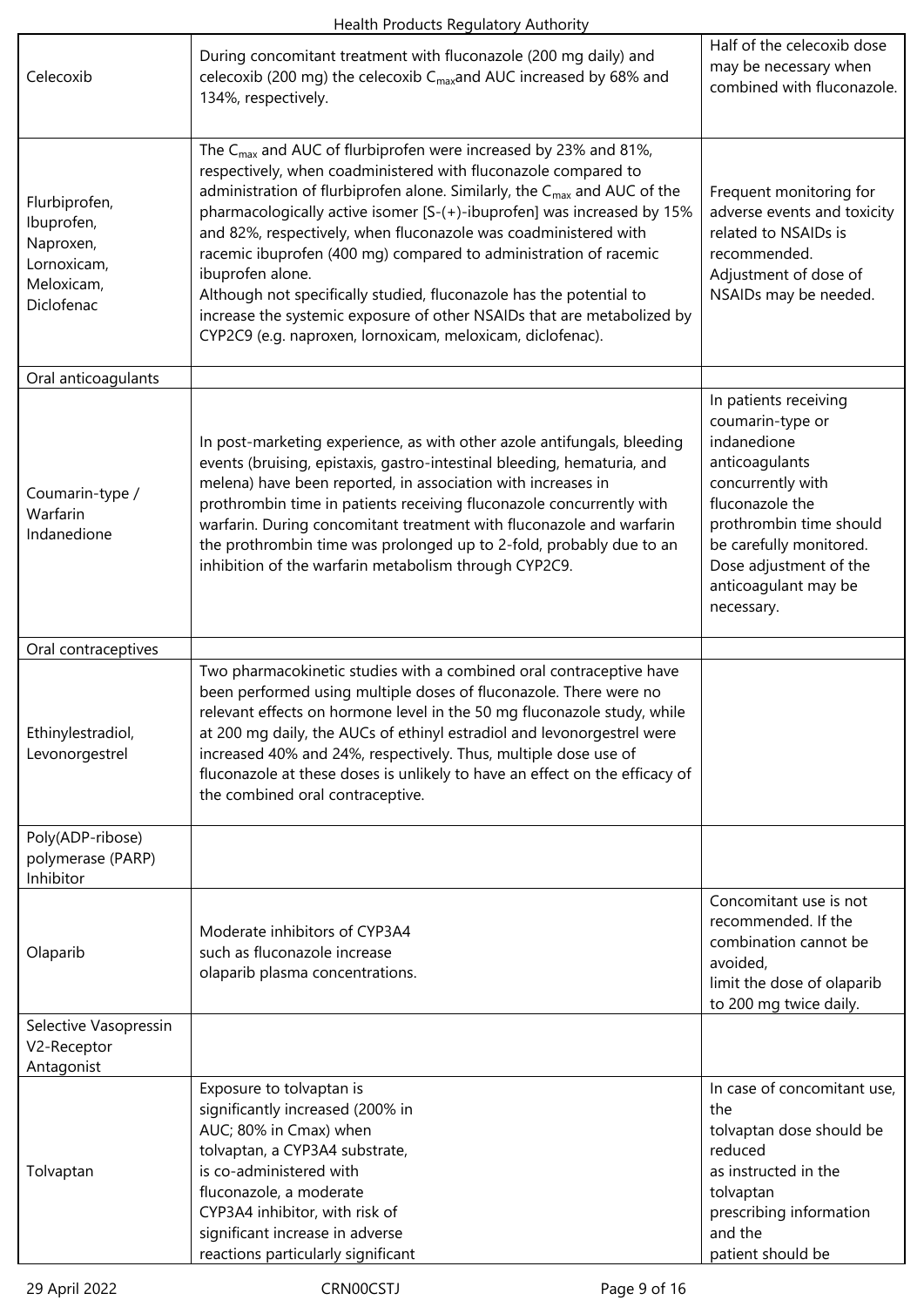|                                                                | diuresis, dehydration and acute<br>renal failure.                                                                                                                                                                                                                                                               | frequently<br>monitored for any adverse<br>reactions associated with<br>tolvaptan.                                                                                                                                                                                                           |
|----------------------------------------------------------------|-----------------------------------------------------------------------------------------------------------------------------------------------------------------------------------------------------------------------------------------------------------------------------------------------------------------|----------------------------------------------------------------------------------------------------------------------------------------------------------------------------------------------------------------------------------------------------------------------------------------------|
| Sulfonylureas                                                  |                                                                                                                                                                                                                                                                                                                 |                                                                                                                                                                                                                                                                                              |
| Chlorpropamide,<br>Glibenclamide,<br>Glipizide,<br>Tolbutamide | Fluconazole has been shown to prolong the serum half-life of<br>concomitantly administered oral sulfonylureas (e.g. chlorpropamide,<br>glibenclamide, glipizide, tolbutamide) in healthy volunteers.                                                                                                            | Frequent monitoring of<br>blood glucose and<br>appropriate reduction of<br>sulfonylurea dose is<br>recommended during<br>coadministration.                                                                                                                                                   |
| Vinca alkaloids                                                |                                                                                                                                                                                                                                                                                                                 |                                                                                                                                                                                                                                                                                              |
| Vincristine<br>Vinblastine                                     | Although not studied, fluconazole may increase the plasma levels of the<br>vinca alkaloids (e.g.<br>vincristine and vinblastine) and lead to neurotoxicity, which is possibly<br>due to an inhibitory effect on CYP3A4.                                                                                         |                                                                                                                                                                                                                                                                                              |
| Vitamin A                                                      |                                                                                                                                                                                                                                                                                                                 |                                                                                                                                                                                                                                                                                              |
| Vitamin A                                                      | Based on a case-report in one patient receiving combination therapy<br>with all-trans-retinoid acid (an acid form of vitamin A) and fluconazole,<br>CNS related undesirable effects have developed in the form of<br>pseudotumour cerebri, which disappeared after discontinuation of<br>fluconazole treatment. | This combination may be<br>used but the incidence of<br>CNS related undesirable<br>effects should be borne in<br>mind.                                                                                                                                                                       |
| Xanthines                                                      |                                                                                                                                                                                                                                                                                                                 |                                                                                                                                                                                                                                                                                              |
| Theophylline                                                   | In a placebo controlled interaction study, the administration of<br>fluconazole 200 mg for 14 days resulted in an 18% decrease in the<br>mean plasma clearance rate of theophylline.                                                                                                                            | Patients who are receiving<br>high dose theophylline or<br>who are otherwise at<br>increased risk for<br>theophylline toxicity<br>should be observed for<br>signs of theophylline<br>toxicity while receiving<br>fluconazole. Therapy<br>should be modified if signs<br>of toxicity develop. |

### **4.6 Fertility, pregnancy and lactation**

#### *Pregnancy*

An observational study has suggested an increased risk of spontaneous abortion in women treated with fluconazole during the first trimester.

Data from several thousand pregnant women treated with a cumulative dose of ≤ 150 mg of fluconazole, administered in the first trimester, show no increase in the overall risk of malformations in the foetus. In one large observational cohort study, first trimester exposure to oral fluconazole was associated with a small increased risk of musculoskeletal malformations, corresponding to approximately 1 additional case per 1000 women treated with cumulative doses ≤450 mg compared with women treated with topical azoles and to approximately 4 additional cases per 1000 women treated with cumulative doses over 450 mg. The adjusted relative risk was 1.29 (95% CI 1.05 to 1.58) for 150 mg oral fluconazole and 1.98 (95% CI 1.23 to 3.17) for doses over 450 mg fluconazole.

There have been reports of multiple congenital abnormalities (including brachycephalia, ears dysplasia, giant anterior fontanelle, femoral bowing and radio-humeral synostosis) in infants whose mothers were treated for at least three or more months with high doses (400-800 mg daily) of fluconazole for coccidioidomycosis. The relationship between fluconazole use and these events is unclear.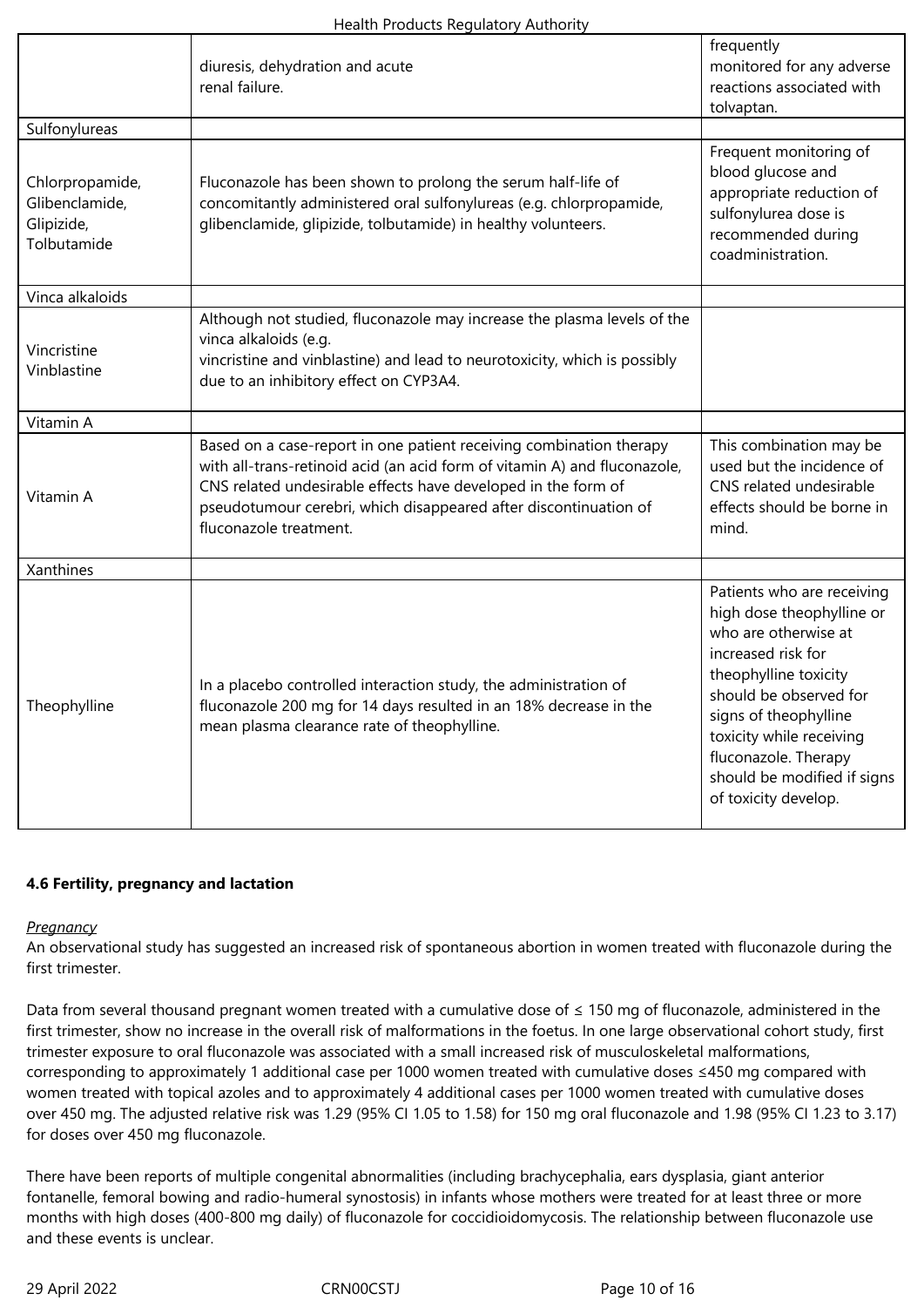Studies in animals have shown reproductive toxicity (see section 5.3).

Fluconazole in standard doses and short-term treatments should not be used in pregnancy unless clearly necessary.

Fluconazole in high dose and/or in prolonged regimens should not be used during pregnancy except for potentially life-threatening infections.

### *Breast-feeding*

Fluconazole passes into breast milk to reach concentrations similar to those in plasma. Breast-feeding may be maintained after a single dose 150 mg fluconazole. Breast-feeding is not recommended after repeated use or after high dose fluconazole. The developmental and health benefits of breast-feeding should be considered along with the mother's clinical need for fluconazole 150 mg and any potential adverse effects on the breast-fed child from fluconazole 150 mg or from the underlying maternal condition.

### *Fertility*

Fluconazole did not affect the fertility of male or female rats (see section 5.3)

### **4.7 Effects on ability to drive and use machines**

No studies have been performed on the effects of CanOral on the ability to drive or use machines. Patients should be warned about the potential for dizziness or seizures (see section 4.8) while taking CanOral and should be advised not to drive or operate machines if any of these symptoms occur.

### **4.8 Undesirable effects**

The most frequently (>1/10) reported adverse reactions are headache, abdominal pain, diarrhoea, nausea, vomiting, alanine aminotransferase increased, aspartate aminotransferase increased, blood alkaline phosphatase increased and rash. Drug reaction with eosinophilia and systemic symptoms (DRESS) has been reported in association with fluconazole treatment (see section 4.4).

The following adverse reactions have been observed and reported during treatment with CanOral with the following frequencies: Very common (≥1/10); common (≥1/100 to <1/10); uncommon (≥1/1,000 to <1/100); rare (≥1/10,000 to <1/1,000); very rare (<1/10,000), not known (cannot be estimated from the available data).

| <b>System Organ</b><br><b>Class</b>                      | Common   | <b>Uncommon</b>                                                 | Rare                                                                        | <b>Not Known</b> |
|----------------------------------------------------------|----------|-----------------------------------------------------------------|-----------------------------------------------------------------------------|------------------|
| <b>Blood</b><br>and the<br>lymphatic<br>system disorders |          | Anaemia                                                         | Agranulocytosis,<br>Leucopenia,<br>Thrombocytopenia,<br>neutropenia         |                  |
| Immune system<br>disorders                               |          |                                                                 | Anaphylaxis                                                                 |                  |
| <b>Metabolism and</b><br>nutrition<br>disorders          |          | Decreased<br>appetite                                           | Hypercholesterolaemia,<br>Hypertriglyceridaemia,<br>hypokalemia             |                  |
| <b>Psychiatric</b><br>disorders                          |          | Somnolence,<br>insomnia                                         |                                                                             |                  |
| Nervous system<br>disorders                              | Headache | Seizures,<br>paraesthesia,<br>dizziness,<br>taste<br>perversion | Tremor                                                                      |                  |
| Ear and<br>labyrinth<br>disorders                        |          | Vertigo                                                         |                                                                             |                  |
| <b>Cardiac</b><br>disorders                              |          |                                                                 | Torsades de pointes (see section 4.4), QT<br>prolongation (see section 4.4) |                  |

29 April 2022 CRN00CSTJ Page 11 of 16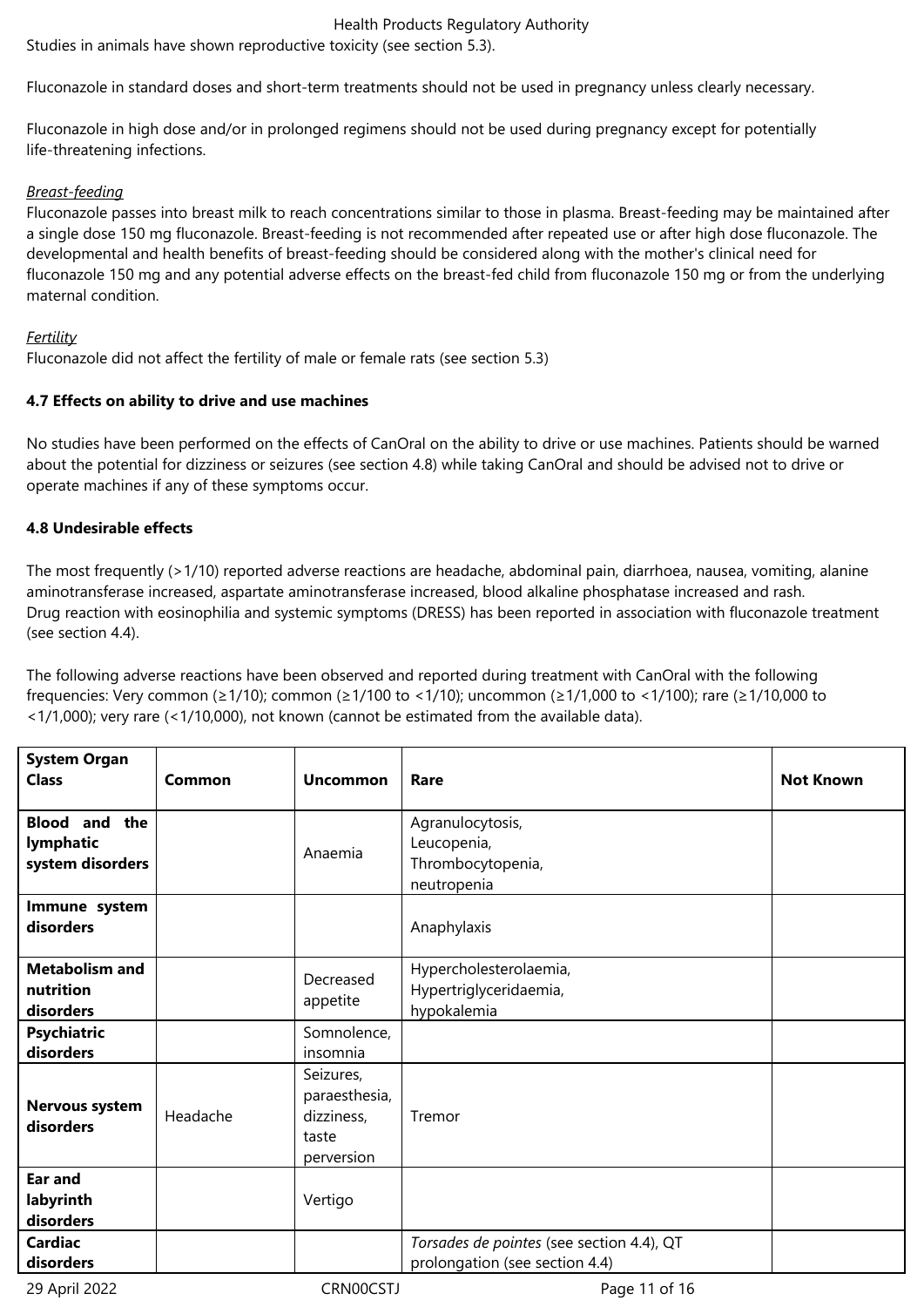| <b>Gastrointestinal</b><br>disorders                          | Abdominal pain,<br>vomiting,<br>diarrhoea, nausea                                                                                                                                                     | Constipation,<br>dyspepsia,<br>flatulence,<br>dry mouth                                                               |                                                                                                                                                                                                                               |                                                                           |
|---------------------------------------------------------------|-------------------------------------------------------------------------------------------------------------------------------------------------------------------------------------------------------|-----------------------------------------------------------------------------------------------------------------------|-------------------------------------------------------------------------------------------------------------------------------------------------------------------------------------------------------------------------------|---------------------------------------------------------------------------|
| <b>Hepatobiliary</b><br>disorders                             | Alanine<br>aminotransferase<br>increased (see<br>section 4.4),<br>aspartate<br>aminotransferase<br>increased (see<br>section 4.4),<br>blood alkaline<br>phosphatase<br>increased (see<br>section 4.4) | Cholestasis<br>(see section<br>4.4), jaundice<br>(see section<br>4.4), bilirubin<br>increased<br>(see section<br>4.4) | Hepatic failure (see section 4.4), hepatocellular<br>necrosis (see section 4.4), hepatitis (see section 4.4),<br>hepatocellular damage (see section 4.4)                                                                      |                                                                           |
| <b>Skin and</b><br>subcutaneous<br>tissue disorders           | Rash (see section<br>4.4)                                                                                                                                                                             | Drug<br>eruption (see<br>section 4.4),<br>urticaria (see<br>section 4.4),<br>pruritus,<br>increased<br>sweating       | Toxic epidermal necrolysis, (see section 4.4),<br>Stevens-Johnson syndrome (see section 4.4), acute<br>generalised exanthematous-pustulosis (see section<br>4.4), dermatitis exfoliative, angioedema, face<br>odema, alopecia | Drug reaction<br>with eosinophilia<br>and systemic<br>symptoms<br>(DRESS) |
| <b>Musculoskeletal</b><br>and connective<br>tissue disorders  |                                                                                                                                                                                                       | Myalgia                                                                                                               |                                                                                                                                                                                                                               |                                                                           |
| General<br>disorders and<br>administration<br>site conditions |                                                                                                                                                                                                       | Fatigue,<br>malaise,<br>asthenia,<br>fever                                                                            |                                                                                                                                                                                                                               |                                                                           |

### Paediatric population

The pattern and incidence of adverse reactions and laboratory abnormalities recorded during paediatric clinical trials, excluding the genital candidiasis indication, are comparable to those seen in adults.

### Reporting of suspected adverse reactions

Reporting suspected adverse reactions after authorisation of the medicinal product is important. It allows continued monitoring of the benefit/risk balance of the medicinal product. Healthcare professionals are asked to report any suspected adverse reactions via HPRA PharmacovigilanceWebsite: www.hpra.ie.

### **4.9 Overdose**

There have been reports of overdose with CanOral and hallucination and paranoid behaviour have been concomitantly reported.

In the event of overdose, symptomatic treatment (with supportive measures and gastric lavage if necessary) may be adequate.

Fluconazole is largely excreted in the urine; forced volume diuresis would probably increase the elimination rate. A three-hour haemodialysis session decreases plasma levels by approximately 50%.

### **5 PHARMACOLOGICAL PROPERTIES**

### **5.1 Pharmacodynamic properties**

ATC classification

Pharmacotherapeutic group: Antimycotics for systemic use, triazole derivatives, ATC code: J02AC01.

# Mode of action

29 April 2022 CRN00CSTJ Page 12 of 16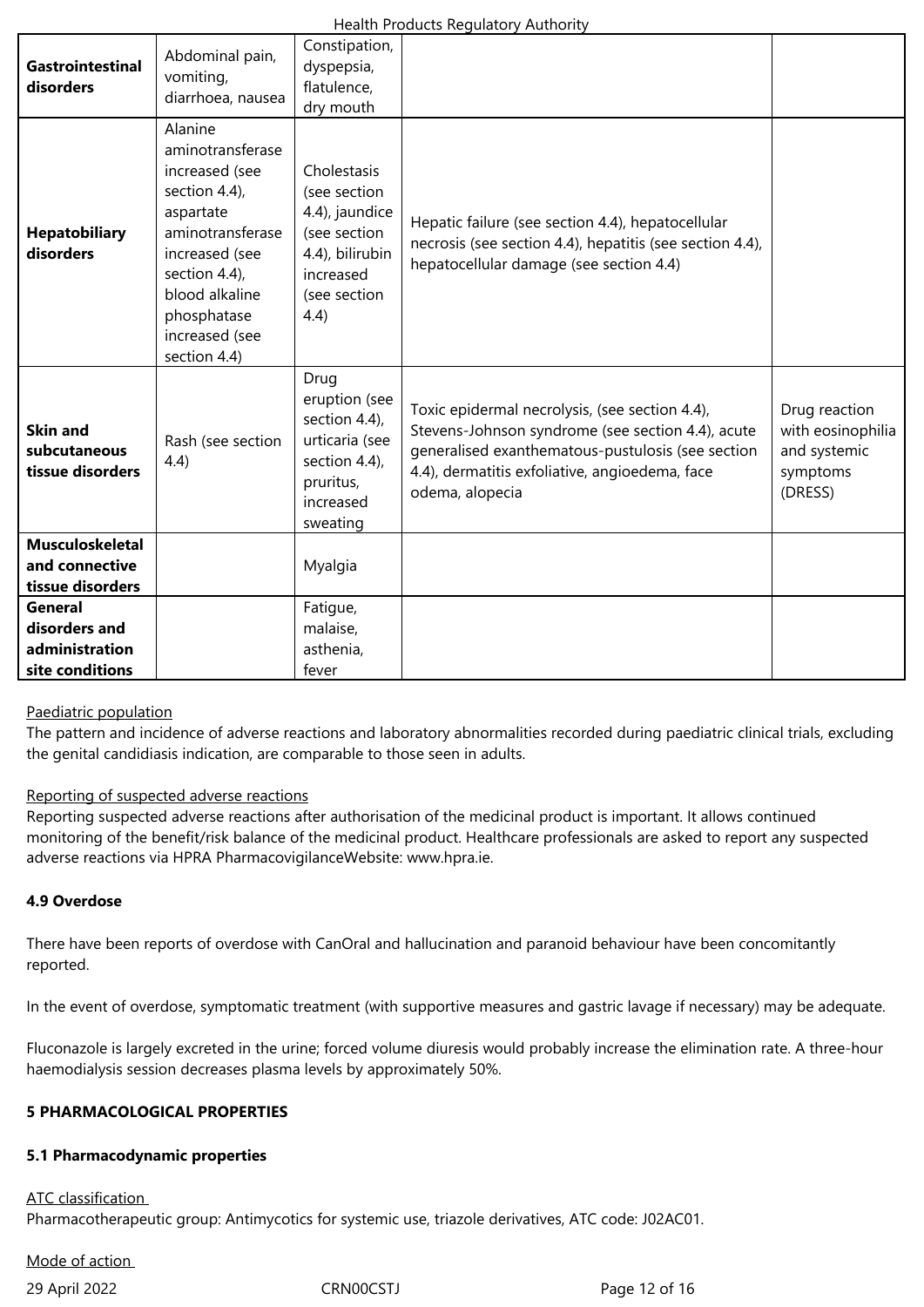Fluconazole is a triazole antifungal agent. Its primary mode of action is the inhibition of fungal cytochrome P-450-mediated 14 alpha-lanosterol demethylation, an essential step in fungal ergosterol biosynthesis. The accumulation of 14 alpha-methyl sterols correlates with the subsequent loss of ergosterol in the fungal cell membrane and may be responsible for the antifungal activity of fluconazole. Fluconazole has been shown to be more selective for fungal cytochrome P-450 enzymes than for various mammalian cytochrome P-450 enzyme systems.

Fluconazole 50 mg daily given up to 28 days has been shown not to effect testosterone plasma concentrations in males or steroid concentration in females of child-bearing age. Fluconazole 200 mg to 400 mg daily has no clinically significant effect on endogenous steroid levels or on ACTH stimulated response in healthy male volunteers. Interaction studies with antipyrine indicate that single or multiple doses of fluconazole 50 mg do not affect its metabolism.

### Susceptibility *in vitro*

I*n vitro*, fluconazole displays antifungal activity against most clinically common *Candida* species (including *C. albicans, C. parapsilosis, C. tropicalis). C. glabrata* reduced susceptibility to fluconazole while C. krusei and C. auris are resistant to fluconazole. Fluconazole also exhibits activity *in vitro* against *Cryptococcus neoformans* and *Cryptococcus gattii* as well as the endemic moulds *Blastomyces dermatiditis*, *Coccidioides immitis*, *Histoplasma capsulatum* and *Paracoccidioides brasiliensis*.

### PK/PD relationship

In animal studies, there is a correlation between MIC values and efficacy against experimental mycoses due to *Candida* spp. In clinical studies, there is an almost 1:1 linear relationship between the AUC and the dose of fluconazole. There is also a direct though imperfect relationship between the AUC or dose and a successful clinical response of oral candidosis and to a lesser extent candidaemia to treatment. Similarly cure is less likely for infections caused by strains with a higher fluconazole MIC.

### Mechanism(s) of resistance

*Candida* spp have developed a number of resistance mechanisms to azole antifungal agents. Fungal strains which have developed one or more of these resistance mechanisms are known to exhibit high minimum inhibitory concentrations (MICs) to fluconazole which impacts adversely efficacy *in vivo* and clinically.

There have been reports of superinfection with *Candida* species other than *C. albicans*, which often have inherently reduced susceptibility (C. *glabrata*) or resistance to fluconazole (e.g. C. *krusei*, C. *auris*). Such infections may require alternative antifungal therapy.

### Breakpoints (according to EUCAST)

Based on analyses of pharmacokinetic/pharmacodynamic (PK/PD) data, susceptibility *in vitro* and clinical response EUCAST-AFST (European Committee on Antimicrobial susceptibility Testing-subcommittee on Antifungal Susceptibility Testing) has determined breakpoints for fluconazole for *Candida* species (EUCAST Fluconazole rational document (2007)-version 2). These have been divided into non-species related breakpoints; which have been determined mainly on the basis of PK/PD data and are independent of MIC distributions of specific species, and species related breakpoints for those species most frequently associated with human infection. These breakpoints are given in the table below:

| Antifungal       | Species-related breakpoints (S) |    |                |                      |     | Non-species<br>related<br>breakpointsA<br>$S$ |
|------------------|---------------------------------|----|----------------|----------------------|-----|-----------------------------------------------|
| Candida albicans | Candida glabrata                |    | Candida krusei | Candida parapsilosis |     | Candida<br>tropicalis                         |
| Fluconazole      | 2/4                             | ΙE | $- -$          | 2/4                  | 2/4 | 2/4                                           |
|                  |                                 |    |                |                      |     |                                               |

 $S =$  Susceptible,  $R =$  Resistant

A. = Non-species related breakpoints have been determined mainly on the basis of PK/PD data and are independent of MIC distributions of specific species. They are for use only for organisms that do not have specific breakpoints.

-- = susceptibility testing not recommended as the species is a poor target for therapy with the medicinal product.

IE = There is insufficient evidence that the species in question is a good target for therapy with the medicinal product.

### **5.2 Pharmacokinetic properties**

The pharmacokinetic properties of fluconazole are similar following administration by the intravenous or oral route.

Absorption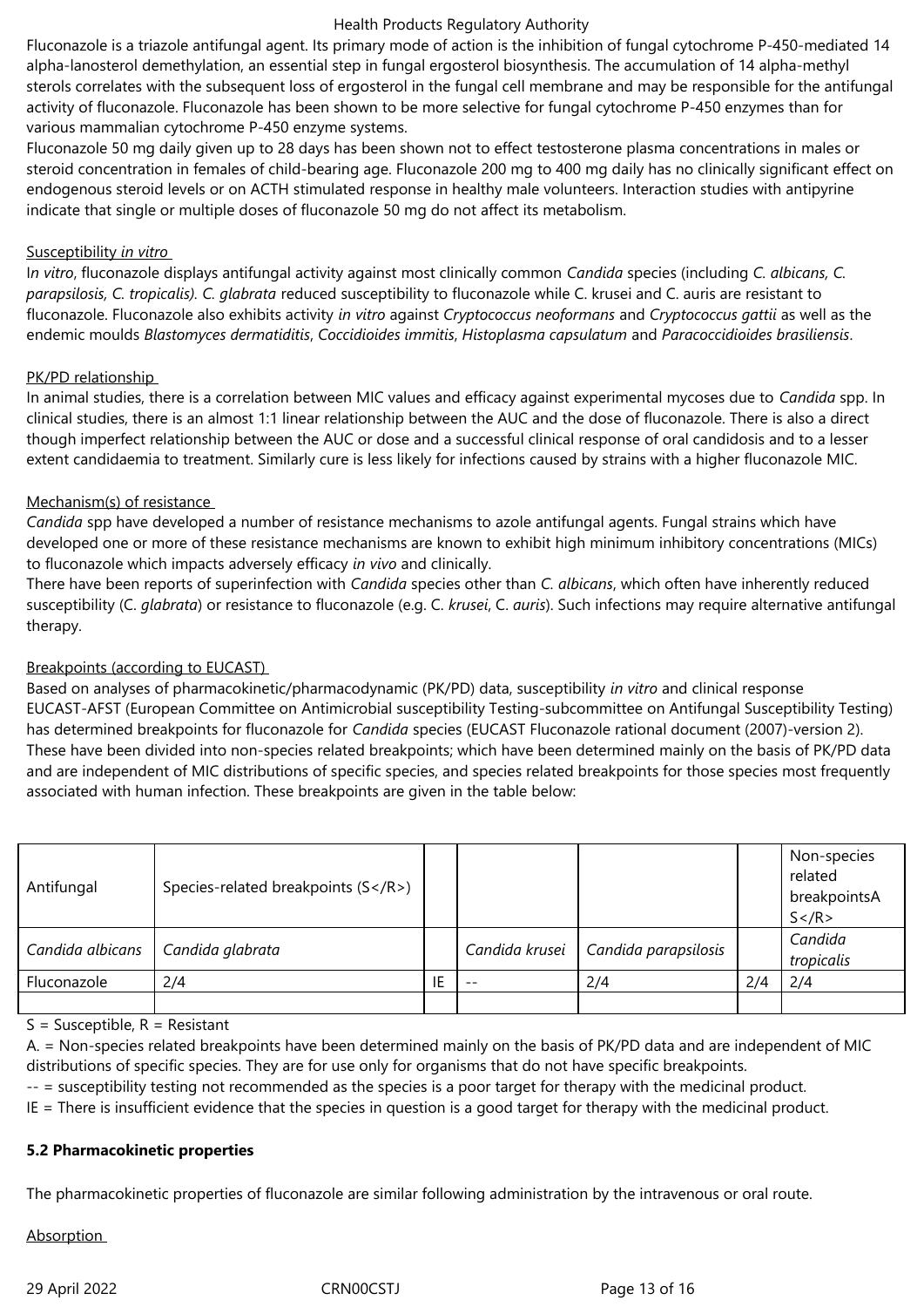After oral administration fluconazole is well absorbed, and plasma levels (and systemic bioavailability) are over 90% of the levels achieved after intravenous administration. Oral absorption is not affected by concomitant food intake. Peak plasma concentrations in the fasting state occur between 0.5 and 1.5 hours post-dose. Plasma concentrations are proportional to dose. Ninety percent steady state levels are reached by day 4-5 with multiple once daily dosing. Administration of a loading dose (on day 1) of twice the usual daily dose enables plasma levels to approximate to 90% steady-state levels by day 2.

### **Distribution**

The apparent volume of distribution approximates to total body water. Plasma protein binding is low (11-12%).

Fluconazole achieves good penetration in all body fluids studied. The levels of fluconazole in saliva and sputum are similar to plasma levels. In patients with fungal meningitis, fluconazole levels in the CSF are approximately 80% the corresponding plasma levels.

High skin concentration of fluconazole, above serum concentrations, are achieved in the stratum corneum, epidermis-dermis and eccrine sweat. Fluconazole accumulates in the stratum corneum. At a dose of 50 mg once daily, the concentration of fluconazole after 12 days was 73 microgram/gram and 7 days after cessation of treatment the concentration was still 5.8 microgram/gram. At the 150 mg once-a-week dose, the concentration of fluconazole in stratum corneum on day 7 was 23.4 microgram/gram and 7 days after the second dose was still 7.1 microgram/gram.

Concentration of fluconazole in nails after 4 months of 150 mg once-a-week dosing was 4.05 microgram/gram in healthy and 1.8 microgram/gram in diseased nails; and, fluconazole was still measurable in nail samples 6 months after the end of therapy.

### **Biotransformation**

Fluconazole is metabolised only to a minor extent. Of a radioactive dose, only 11% is excreted in a changed form in the urine. Fluconazole is a moderate inhibitor of the isozymes CYP2C9 and CYP3A4 (see section 4.5). Fluconazole is also a strong inhibitor of the isozyme CYP2C19.

### Excretion

Plasma elimination half-life for fluconazole is approximately 30 hours. The major route of excretion is renal, with approximately 80% of the administered dose appearing in the urine as unchanged medicinal product. Fluconazole clearance is proportional to creatinine clearance. There is no evidence of circulating metabolites.

The long plasma elimination half-life provides the basis for single dose therapy for vaginal candidiasis, once daily and once weekly dosing for other indications.

### Pharmacokinetics in renal impairment

In patients with severe renal insufficiency, (GFR< 20 ml/min) half life increased from 30 to 98 hours. Consequently, reduction of the dose is needed. Fluconazole is removed by haemodialysis and to a lesser extent by peritoneal dialysis. After three hours of haemodialysis session, around 50% of fluconazole is eliminated from blood.

### Pharmacokinetics during lactation

A pharmacokinetic study in ten lactating women, who had temporarily or permanently stopped breast-feeding their infants, evaluated fluconazole concentrations in plasma and breast milk for 48 hours following a single 150 mg dose of Fluconazole. Fluconazole was detected in breast milk at an average concentration of approximately 98% of those in maternal plasma. The mean peak breast milk concentration was 2.61 mg/L at 5.2 hours post-dose. The estimated daily infant dose of fluconazole from breast milk (assuming mean milk consumption of 150 ml/kg/day) based on the mean peak milk concentration is 0.39 mg/kg/day, which is approximately 40% of the recommended neonatal dose (<2 weeks of age) or 13% of the recommended infant dose for mucosal candidiasis.

### Pharmacokinetics in children

Pharmacokinetic data were assessed for 113 paediatric patients from 5 studies; 2 single-dose studies, 2 multiple-dose studies, and a study in premature neonates. Data from one study were not interpretable due to changes in formulation pathway through the study. Additional data were available from a compassionate use study.

After administration of 2-8 mg/kg fluconazole to children between the ages of 9 months to 15 years, an AUC of about 38 μg.h/ml was found per 1 mg/kg dose units. The average fluconazole plasma elimination half-life varied between 15 and 18 hours and the distribution volume was approximately 880 ml/kg after multiple doses. A higher fluconazole plasma elimination half-life of approximately 24 hours was found after a single dose. This is comparable with the fluconazole plasma elimination half-life after a single administration of 3 mg/kg i.v. to children of 11 days-11 months old. The distribution volume in this age group was about 950 ml/kg.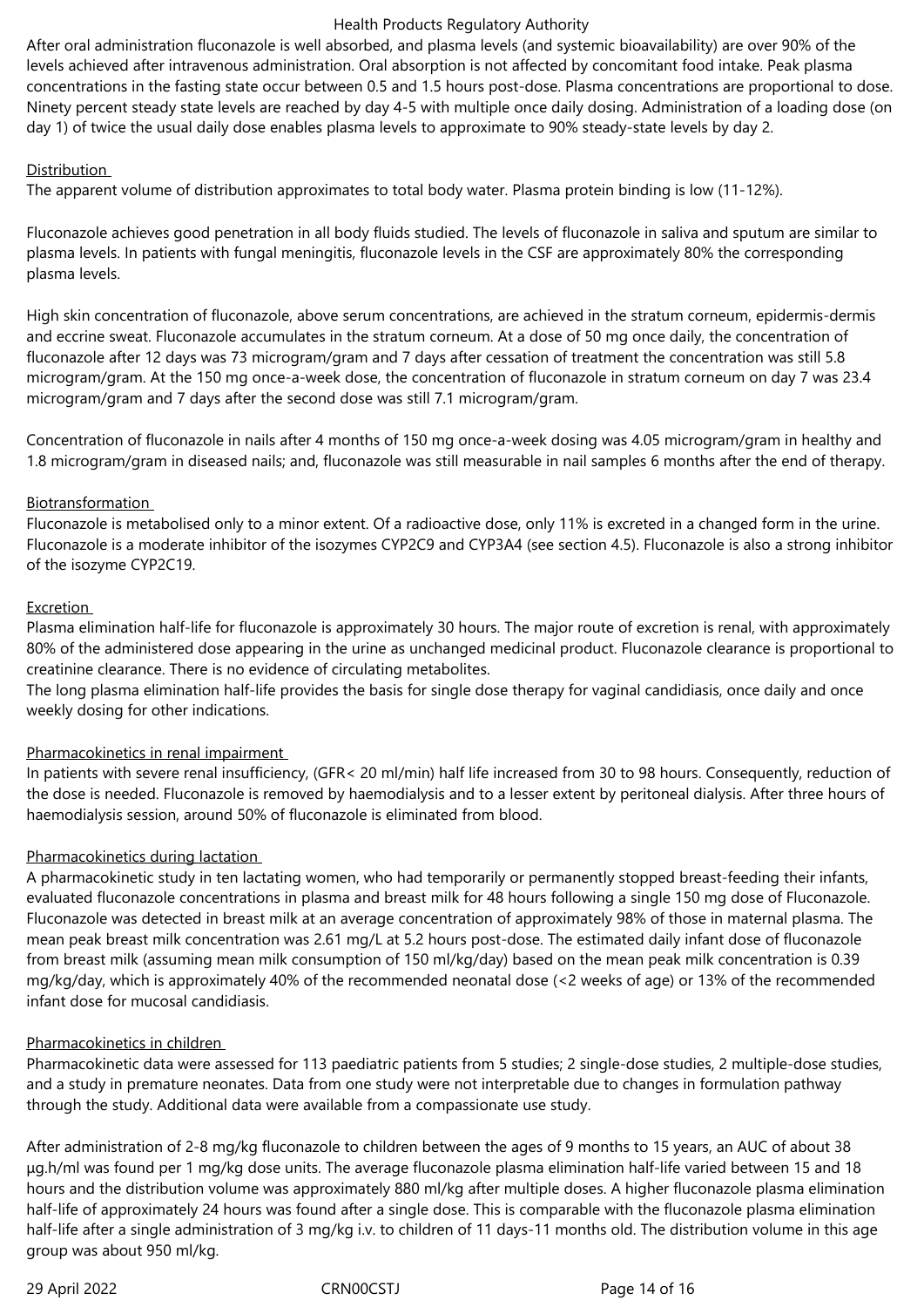Experience with fluconazole in neonates is limited to pharmacokinetic studies in premature newborns. The mean age at first dose was 24 hours (range 9-36 hours) and mean birth weight was 0.9 kg (range 0.75-1.10 kg) for 12 pre-term neonates of average gestation around 28 weeks. Seven patients completed the protocol; a maximum of five 6 mg/kg intravenous infusions of fluconazole were administered every 72 hours. The mean half-life (hours) was 74 (range 44-185) on day 1 which decreased, with time to a mean of 53 (range 30-131) on day 7 and 47 (range 27-68) on day 13. The area under the curve (microgram.h/ml) was 271 (range 173-385) on day 1 and increased with a mean of 490 (range 292-734) on day 7 and decreased with a mean of 360 (range 167-566) on day 13. The volume of distribution (ml/kg) was 1183 (range 1070-1470) on day 1 and increased, with time, to a mean of 1184 (range 510-2130) on day 7 and 1328 (range 1040-1680) on day 13.

### Pharmacokinetics in elderly

A pharmacokinetic study was conducted in 22 subjects, 65 years of age or older receiving a single 50 mg oral dose of fluconazole. Ten of these patients were concomitantly receiving diuretics. The Cmax was 1.54 μg/ml and occurred at 1.3 hours post-dose. The mean AUC was 76.4 ± 20.3 μg.h/ml, and the mean terminal half-life was 46.2 hours. These pharmacokinetic parameter values are higher than analogous values reported for normal young male volunteers. Coadministation of diuretics did not significantly alter AUC or Cmax. In addition, creatinine clearance (74 ml/min), the percent of medicinal product recovered unchanged in urine (0-24 h, 22%) and the fluconazole renal clearance estimates (0.124 ml/min/kg) for the elderly were generally lower than those of younger volunteers. Thus, the alteration of fluconazole disposition in the elderly appears to be related to reduced renal function characteristics of this group.

### **5.3 Preclinical safety data**

Effects in non-clinical studies were observed only at exposures considered sufficiently in excess of the human exposure indicating little relevance to clinical use.

### Carcinogenesis

Fluconazole showed no evidence of carcinogenic potential in mice and rats treated orally for 24 months at doses of 2.5, 5, or 10 mg/kg/day (approximately 2-7 times the recommended human dose). Male rats treated with 5 and 10 mg/kg/day had an increased incidence of hepatocellular adenomas.

### Reproductive toxicity

Fluconazole did not affect the fertility of male or female rats treated orally with daily doses of 5, 10, or 20 mg/kg or with parenteral doses of 5, 25, or 75 mg/kg.

There were no foetal effects at 5 or 10 mg/kg; increases in foetal anatomical variants (supernumerary ribs, renal pelvis dilation) and delays in ossification were observed at 25 and 50 mg/kg and higher doses. At doses ranging from 80 mg/kg to 320 mg/kg embryolethality in rats was increased and foetal abnormalities included wavy ribs, cleft palate, and abnormal cranio-facial ossification.

The onset of parturition was slightly delayed at 20 mg/kg orally and dystocia and prolongation of parturition were observed in a few dams at 20 mg/kg and 40 mg/kg intravenously. The disturbances in parturition were reflected by a slight increase in the number of still-born pups and decrease of neonatal survival at these dose levels. These effects on parturition are consistent with the species specific oestrogen-lowering property produced by high doses of fluconazole. Such a hormone change has not been observed in women treated with fluconazole (see section 5.1).

### **6 PHARMACEUTICAL PARTICULARS**

### **6.1 List of excipients**

Lactose monohydrate Maize starch Silica, Colloidal Anhydrous Magnesium stearate Sodium laurilsulfate

Capsule shells contain: Brilliant Blue FCF (E133) Titanium dioxide (E171) Gelatin

29 April 2022 CRN00CSTJ Page 15 of 16